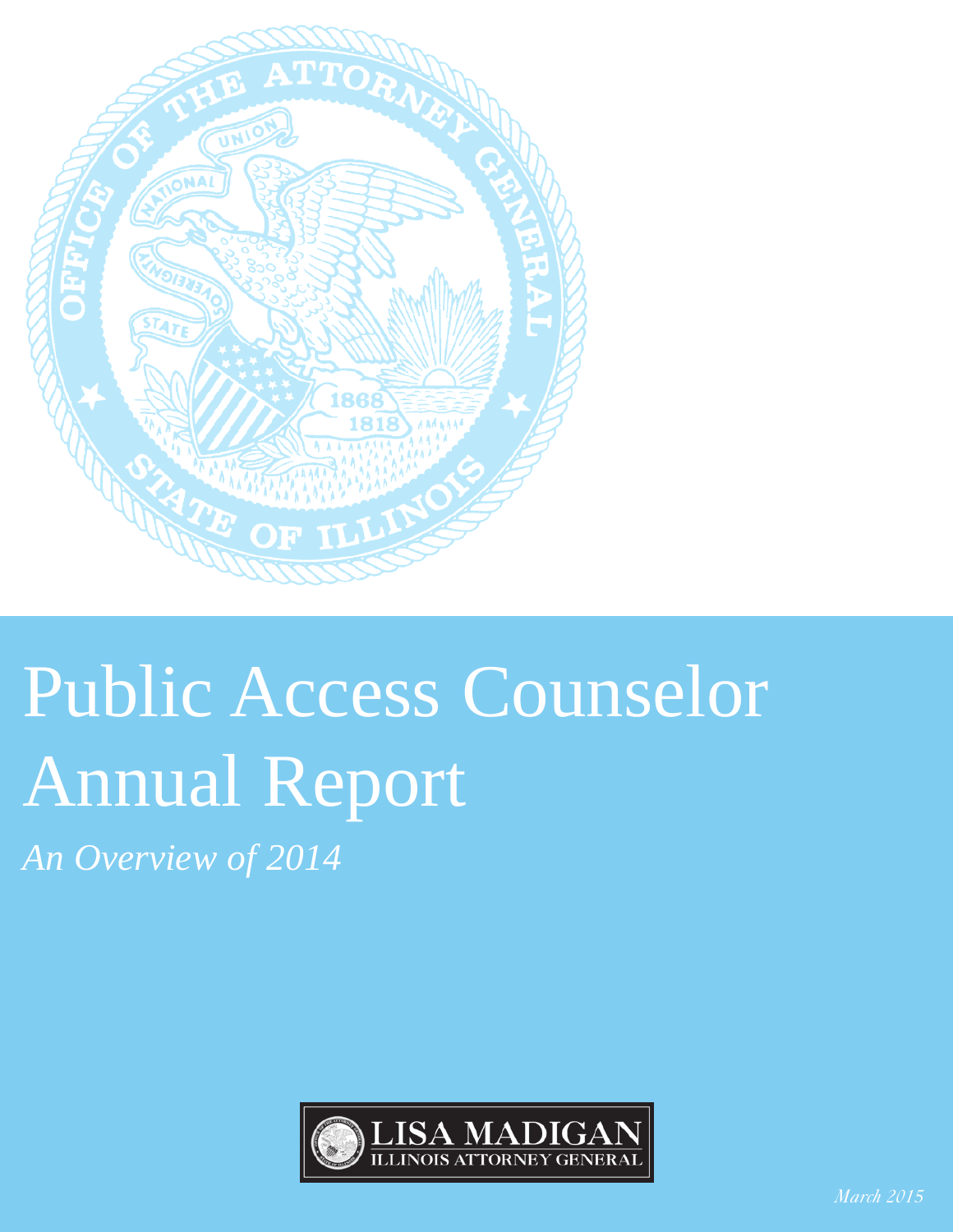

## A Message from ILLINOIS ATTORNEY GENERAL **LISA MADIGAN**

To commemorate "Sunshine Week" every year in Illinois, my office's Public Access Counselor (PAC) issues a report

that highlights the work we are doing to shed light on government operations throughout Illinois.

Five years ago, I worked closely with open government advocates and the legislature to pass stronger transparency laws, and since then, Illinois residents have taken full advantage of their right to seek information about how their taxpayer dollars are being spent and how public officials are acting on their behalf. As the results of the 2014 annual report demonstrate, it is clear that now more than ever, members of the public are taking proactive steps to be informed and involved in government operations at all levels. Last year alone, Illinoisans sent the PAC more than 4,000 requests for assistance.

The PAC also works to educate government officials, members of the public and the media about the rights of our residents to see the workings of their government. Last year, thousands of public officials took the PAC's annual online training program to stay up to date on the state's open government requirements. The Public Access Bureau also conducted 30 in-person training sessions throughout Illinois. The trainings highlight the steps government officials are required to take in order to comply with transparency laws.

The data contained in this report demonstrates not only the importance of having an entity designated to assist the public in seeking public information, but also a growing interest among constituents in shining a light on the inner workings of the public bodies responsible for acting on their behalf. I am encouraged by the response we have received from the public, and I remain fully committed to working each day to enhance transparency and increase the public's trust in their government.

West Madigar

Lisa Madigan Attorney General

## **Table of Contents**

- 1. Complaint Statistics
- 2. Training Seminars
- 3. Success Stories: Binding Opinions & Informal Mediation
- 4. The Freedom of Information Act
- 5. FOIA Frequently Asked Questions
- 6. The Open Meetings Act
- 7. OMA Frequently Asked Questions
- 8. How to Submit a Request for Review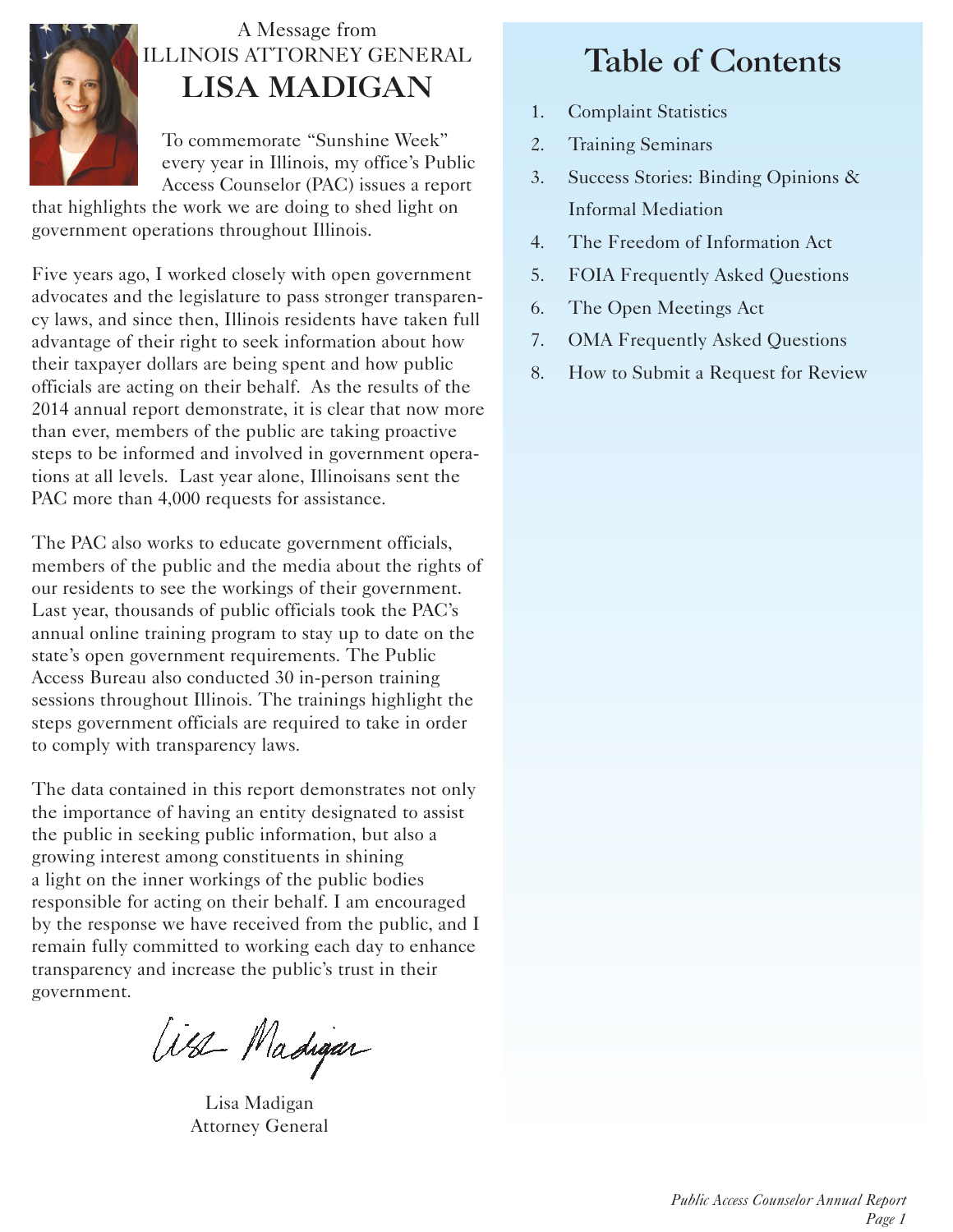

## Complaint Statistics

In 2014, the Public Access Counselor (PAC) received 4,032 formal requests for assistance pursuant to the Illinois Freedom of Information Act (FOIA), 5 ILCS 140, and the Illinois Open Meetings Act (OMA), 5 ILCS 120. In addition, the Public Access Bureau fielded an estimated 15 to 25 questions per day through the FOIA hotline and received approximately 240 general inquiries through the Public Access email. The Public Access Bureau also conducted 30 training sessions for members of the public, government officials, members of the media and students.

The following is a statistical breakdown of the formal requests received by our office between January 1, 2014 and December 31, 2014. The vast majority of the requests came from members of the public. The requests came from every area of the state and involved all types of public bodies, from the smallest villages, to the largest cities and state agencies.

## **Total New Matters Before the Public Access Counselor in 2014: 4,032**

Freedom of Information Act Requests Breakdown

- 3,704 requests for review by the PAC
	- 3,129 from members of the public
	- 542 from media outlets or other organizations
	- 33 from public bodies

Open Meetings Act Requests Breakdown

- 328 requests for review by the PAC
	- 272 from members of the public
	- 47 from media outlets or other organizations
	- 9 from public bodies

Average number of requests for review filed per month: 336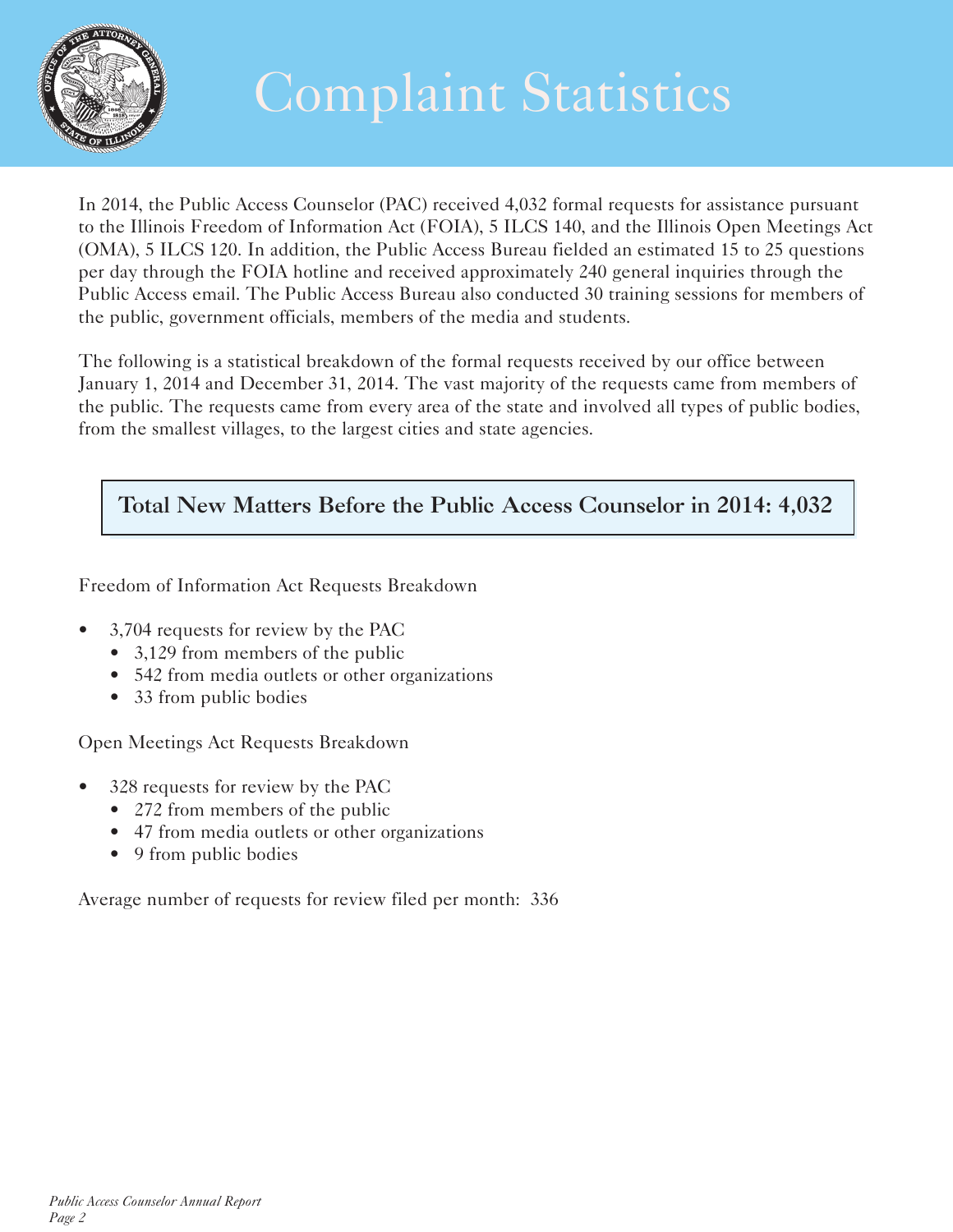## Training Seminars



The Attorney General's Public Access Bureau conducted 30 training sessions to educate members of the public, government officials and members of the media about their rights and responsibilities under the Freedom of Information Act and the Open Meetings Act. These trainings provide an overview of the laws, as well as guidance on what government officials must do to comply with the laws and how the public and the media can use these sunshine laws to open government throughout Illinois. The Public Access Bureau also coordinates online training for registered users.

#### **The 2014 training sessions included the following:**

| Date:                  | Title/Group:                                                 | Location:               |
|------------------------|--------------------------------------------------------------|-------------------------|
| <b>January 9, 2014</b> | Chicago Bar Association – Education Committee                | Chicago                 |
| February 27, 2014      | DuPage County Chiefs of Police Association                   | Oak Brook               |
| February 27, 2014      | Quad City Law Enforcement Personnel                          | East Moline             |
| March 6, 2014          | City Clerks of the South and                                 | Chicago Heights         |
|                        | West Suburban Clerk's Association                            |                         |
| March 12, 2014         | City Clerks of Carbondale                                    | West Frankfort          |
| April 1, 2014          | <b>Ethics Officers</b>                                       | Springfield             |
| April 3, 2014          | Office of the Attorney General                               | Chicago                 |
| April 11, 2014         | State's Attorneys - Civil Division                           | Woodstock               |
| May 9, 2014            | Illinois Rural Water Association                             | <b>Fairview Heights</b> |
| May 13, 2014           | Illinois State Library Open Meeting                          | Springfield             |
| June 3, 2014           | Illinois State Small Public Library -                        | Springfield             |
|                        | Management Institute Committee                               |                         |
| June 19, 2014          | Office of the Attorney General                               | Springfield             |
| May 15, 2014           | Kendall County State's Attorney's Office and                 | Yorkville               |
|                        | Other State Agencies                                         |                         |
| July 14, 2014          | Residents of Park Ridge, Niles, Skokie                       | Park Ridge              |
| September 9, 2014      | Illinois Financial Funds Forum                               | Naperville              |
| September 10, 2014     | Illinois Financial Funds Forum                               | Grayslake               |
| September 11, 2014     | Illinois Financial Funds Forum                               | Chicago                 |
| September 11, 2014     | Foundation for Fair Contracting -                            | Downer's Grove          |
|                        | Prevailing Wage Seminar                                      |                         |
| September 19, 2014     | Illinois Municipal League                                    | Chicago                 |
| September 19, 2014     | Library Administrators - Conference of Illinois              | Oak Park                |
| September 20, 2014     | Illinois Municipal Treasurers Association                    | Chicago                 |
| September 24, 2014     | Township Officials of Moline                                 | Moline                  |
| October 15, 2014       | Association of Government Accountants                        | Springfield             |
| October 16, 2014       | Municipal Clerks of Illinois Institute                       | Urbana                  |
| October 20, 2014       | Illinois Heartland Library System                            | Effingham               |
| October 30, 2014       | State Internal Audit Advisory Board Conference               | Springfield             |
| November 7, 2014       | Lorman Education Services - Attorneys, FOIA Officers Chicago |                         |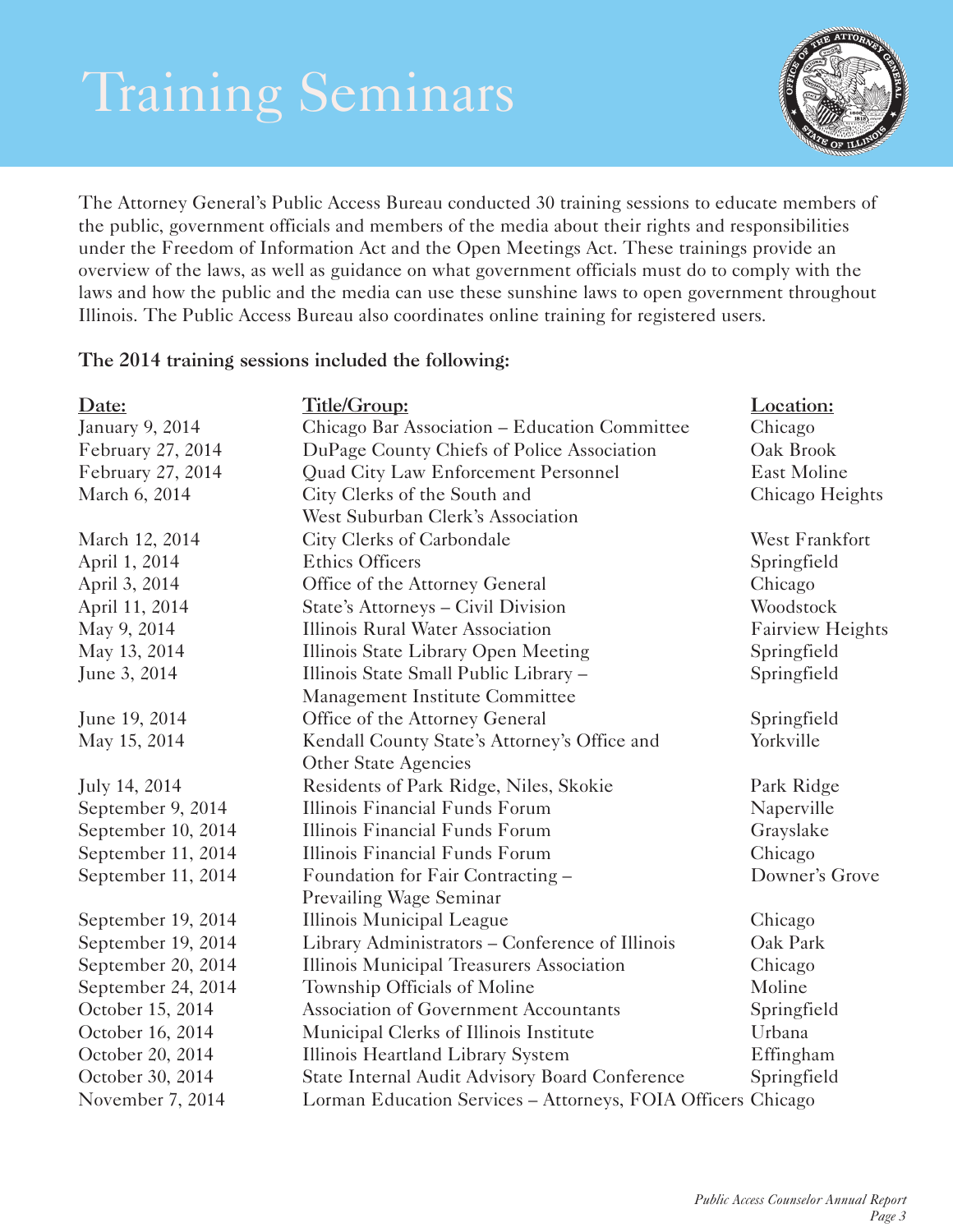

| November 20, 2014<br>November 21, 2014 | Illinois Rural Water Association Conference<br>Conference of Illinois Association for School Boards,<br>Illinois Association of School Administrators, | Peoria<br>Chicago |
|----------------------------------------|--------------------------------------------------------------------------------------------------------------------------------------------------------|-------------------|
| December 3, 2014                       | Illinois Association of School Business Officials<br>Illinois Soil and Water Conservation District –<br><b>Employees Association</b>                   | Springfield       |

## **TOTAL: 30**

Any group or entity interested in attending or hosting a training conducted by a representative of the Attorney General's Office should contact Eileen Baumstark-Pratt at 1-866-376-7215 for more information.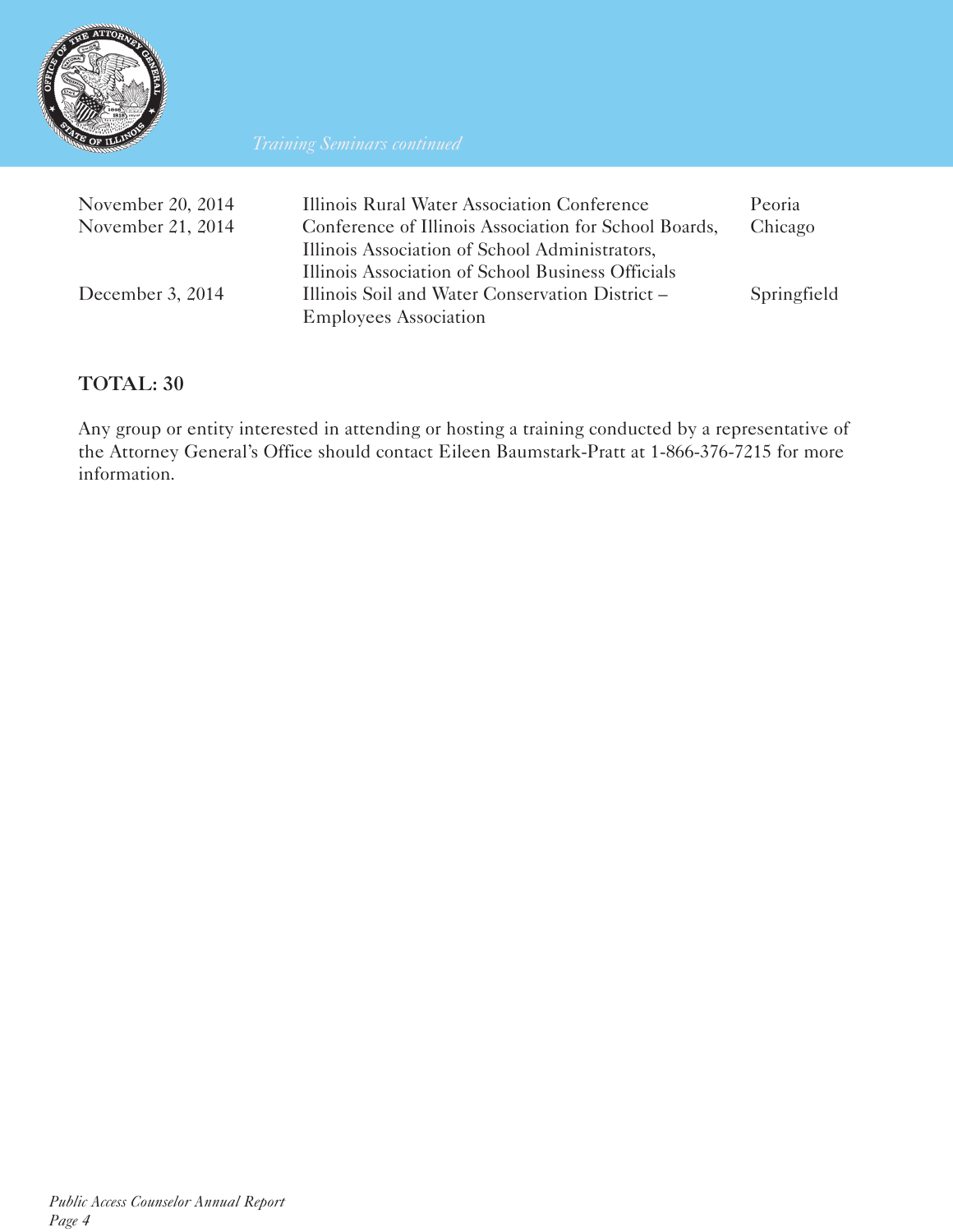## Success Stories: Binding Opinions & Informal Mediation



In 2014, the PAC issued 16 binding opinions. The authority to issue binding administrative decisions was one of the key components to the 2010 overhaul of the state's sunshine laws and has allowed the PAC to issue opinions that clarify the law and increase disclosure. In addition to these binding opinions, the PAC has successfully mediated thousands of disputes over the release of records.

Here are some examples of binding opinions and informal mediation results in 2014, which highlight how the PAC is working to increase the public's access to their government.

## **Binding Opinions**

**Ill. Att'y Gen. Pub. Acc. Op. No. 14-004, issued May 9, 2014** – Concluded that confidentiality provisions in settlement agreements entered into by the public body were contrary to the legislative intent underlying section 2.20 of FOIA. Accordingly, the confidentiality provisions in the settlement agreement were unenforceable and did not preclude the public body from releasing the settlement agreements.

**Ill. Att'y Gen. Pub. Acc. Op. No. 14-007, issued August 14, 2014** – Reiterated a public body's duty to respond to FOIA requests within the statutory time period and to conduct a reasonable search for responsive records.

**Ill. Att'y Gen. Pub. Acc. Op. No. 14-009, issued September 4, 2014** – Concluded that a public body violated section  $2.06(g)$  of OMA by requiring a resident to state her complete home address for the record before being permitted to address the Board, although that requirement was not an established and recorded rule. Further, even if the Board had established and recorded such a rule, the rule would violate section 2.06(g) of OMA because it is not reasonably related to promoting meeting order or decorum, or ensuring that other speakers have an opportunity to address the public body.

**Ill. Att'y Gen. Pub. Acc. Op. No. 14-012, issued September 30, 2014** – Found that a county board's rule requiring a person who wanted to address the board during the public comment portion of a meeting to send a written request to the county five working days prior to the meeting violated OMA. Rules limiting public comment must be reasonably calculated to further a significant governmental interest, such as promoting meeting order or decorum or ensuring that all interested persons have the opportunity to address the public body.

**Ill. Att'y Gen. Pub. Acc. Op. No. 14-016, issued December 2, 2014** – Concluded that the Metropolitan Pier and Exposition Authority (MPEA) violated FOIA by denying a FOIA request for copies of lease agreements, including the financial terms and square footage data for rental space for events at McCormick Place. The decision rejected MPEA's assertions that the information was exempt because it was a trade secret or would cause financial harm to the public body, noting that the financial terms of the lease agreements directly relate to the receipt of public funds and are therefore expressly subject to disclosure under Article VIII, section 1(c) of the Illinois Constitution of 1970 and section 2.5 of FOIA.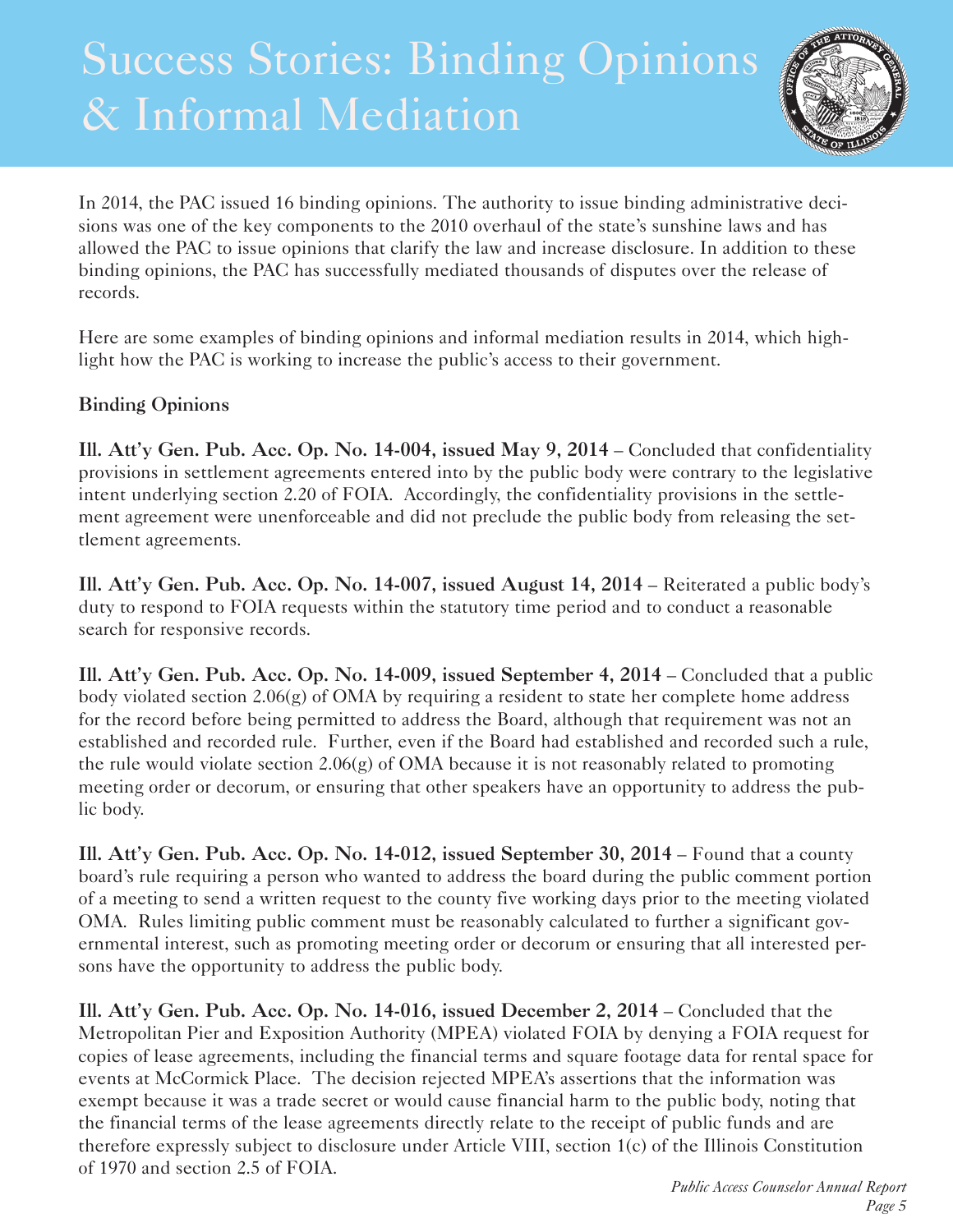

#### *Informal Mediations*

**Ill. Att'y Gen. PAC Req. Rev. Ltr. 26776, issued April 21, 2014** – A reporter for the *Pantagraph* filed a Request for Review alleging that the City of Bloomington violated FOIA by withholding correspondence concerning the departure of the former City Attorney under sections 7(1)(c), 7(1)(f) and 7(1)(m). The PAC concluded that the City improperly withheld portions of the responsive records. More specifically, the PAC determined that: (1) a letter from the former City Attorney was not part of the City's deliberative process under section  $7(1)(f)$ ; (2) disclosure of the letter would not constitute an unwarranted invasion of personal privacy under section 7(1)(c) because it concerned the public duties of a public employee; and (3) a separate letter that did not give or seek legal advice was not exempt under the section 7(1)(m) attorney-client privilege exemption. The City disclosed the information the PAC identified as non-exempt.

**Ill. Att'y Gen. PAC Req. Rev. Ltr. 27522, issued May 20, 2014** – A member of the public submitted a Request for Review alleging that the Village of North Henderson violated FOIA by initially withholding in their entireties, and later furnishing excessively redacted copies of, water bills of Village residents. The PAC determined that the Village improperly denied the request under section 7(1)(c) because the records, which relate to public utilities and reflect amounts owed to the Village, were not highly personal information and that disclosure would not be objectionable to a reasonable person. The Village subsequently disclosed the information identified by the PAC as non-exempt.

**Ill. Att'y Gen. PAC Req. Rev. Ltr. 28670, issued July 15, 2014** – A reporter for the *Belleville News-Democrat* filed a Request for Review alleging that the Illinois State Police violated FOIA by withholding investigative reports of five homicides from the 1980s and 1990s under section 7(1)(a) citing provisions of the Juvenile Court Act and the Privacy of Child Victims of Criminal Sexual Offenses Act. The PAC determined that because the confidentiality provisions of the Juvenile Court Act do not apply to records concerning the death of a minor who was not taken into custody or subject to a juvenile court proceeding and because the Privacy of Child Victims of Criminal Sexual Offenses Act only prohibits the disclosure of records that identify minor victims of sex offenses, the Illinois State Police improperly withheld all investigative records under section 7(1)(a). The reporter has now received copies of all responsive records.

**Ill. Att'y Gen. PAC Req. Rev. Ltr. 21593, issued July 17, 2014** – A member of the public submitted a Request for Review alleging that the Rock Island County Board's rules regarding public comment violated the requirements of OMA. The PAC determined that the rule in question, which required residents to sign up for public comment at least two working days in advance of the meeting, violated OMA by discouraging rather than promoting public participation. The County Board complied with this determination by amending its public comment rules to be less restrictive.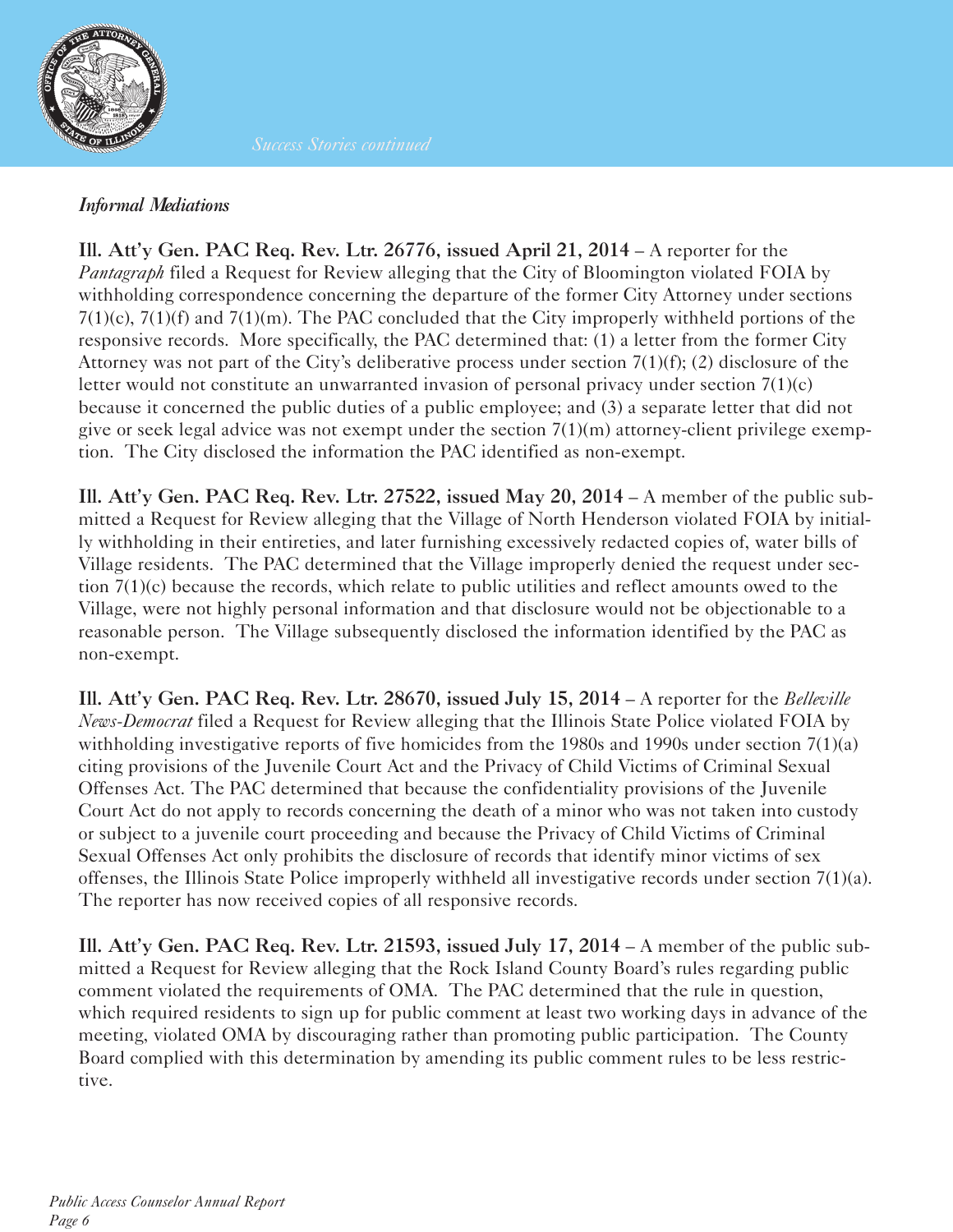

**Ill. Att'y Gen. PAC Req. Rev. Ltr. 29598, issued July 31, 2014** – The editor of the *Mason County Democrat* filed a Request for Review alleging that Prairieland Council, Inc., improperly denied a FOIA request seeking copies of meeting minutes and other records related to a housing development. Prairieland Council, Inc., claimed that it was not required to provide those records because it is not a public body subject to the requirements of FOIA. Noting that the Mason County Housing Authority is managed by the Housing Authority's Board of Directors, shares the same business address as the Housing Authority, and does not have a single employee, the PAC concluded that Prairieland Council, Inc., is part of the Housing Authority and therefore the requested records were subject to the requirements of FOIA. The Housing Authority subsequently disclosed the records.

I**ll. Att'y Gen. PAC Req. Rev. Ltr. 26001, issued August 12, 2014** – A member of the public submitted a Request for Review alleging that the Community Consolidated School District No. 181 Board of Education violated FOIA by withholding under section 7(1)(f) an audio recording of a meeting that was used by a District official to transcribe the meeting's official record. The PAC determined that because the recording was merely a factual record of events that occurred during the open meeting, the recording was not preliminary in nature and thus not subject to the section 7(1)(f) deliberative process exemption. The School Board subsequently disclosed the requested audio recording.

**Ill. Att'y Gen. PAC Req. Rev. Ltr. 21902, issued October 3, 2014** – A reporter for the *Chicago Sun-Times* submitted a Request for Review alleging that the Will County State's Attorney's Office improperly denied his request for copies of all electronic correspondence between the prosecutors, defense and judge in the Drew Peterson murder trial. The PAC concluded that because the responsive emails were in the possession of the State's Attorney's Office and pertained to its transaction of public business, those emails were public records subject to the requirements of FOIA. The PAC also concluded that because Mr. Peterson's trial had concluded, the records did not fall within the scope of the section  $7(1)(d)(iii)$  exemption for the disclosure of information that could interfere with an individual's right to a fair trial or an impartial hearing. In addition, the PAC determined that records related to the investigation of the crime for which Mr. Peterson was convicted were not exempt from disclosure under the section  $7(1)(d)(vii)$  exemption for information that could obstruct an ongoing law enforcement investigation if disclosed. The PAC determined, however, that records related to another pending investigation into the disappearance of Mr. Peterson's second wife were properly withheld under that exemption.

**Ill. Att'y Gen. PAC Req. Rev. Ltr. 30218, issued October 15, 2014 – A member of the public** submitted a Request for Review alleging that the Wilmington Police Department violated FOIA by withholding a traffic accident report pursuant to the Illinois Vehicle Code. The PAC determined that traffic accident reports prepared and possessed by law enforcement agencies are subject to disclosure. The Police Department subsequently disclosed those portions of the traffic accident report identified by the PAC as non-exempt.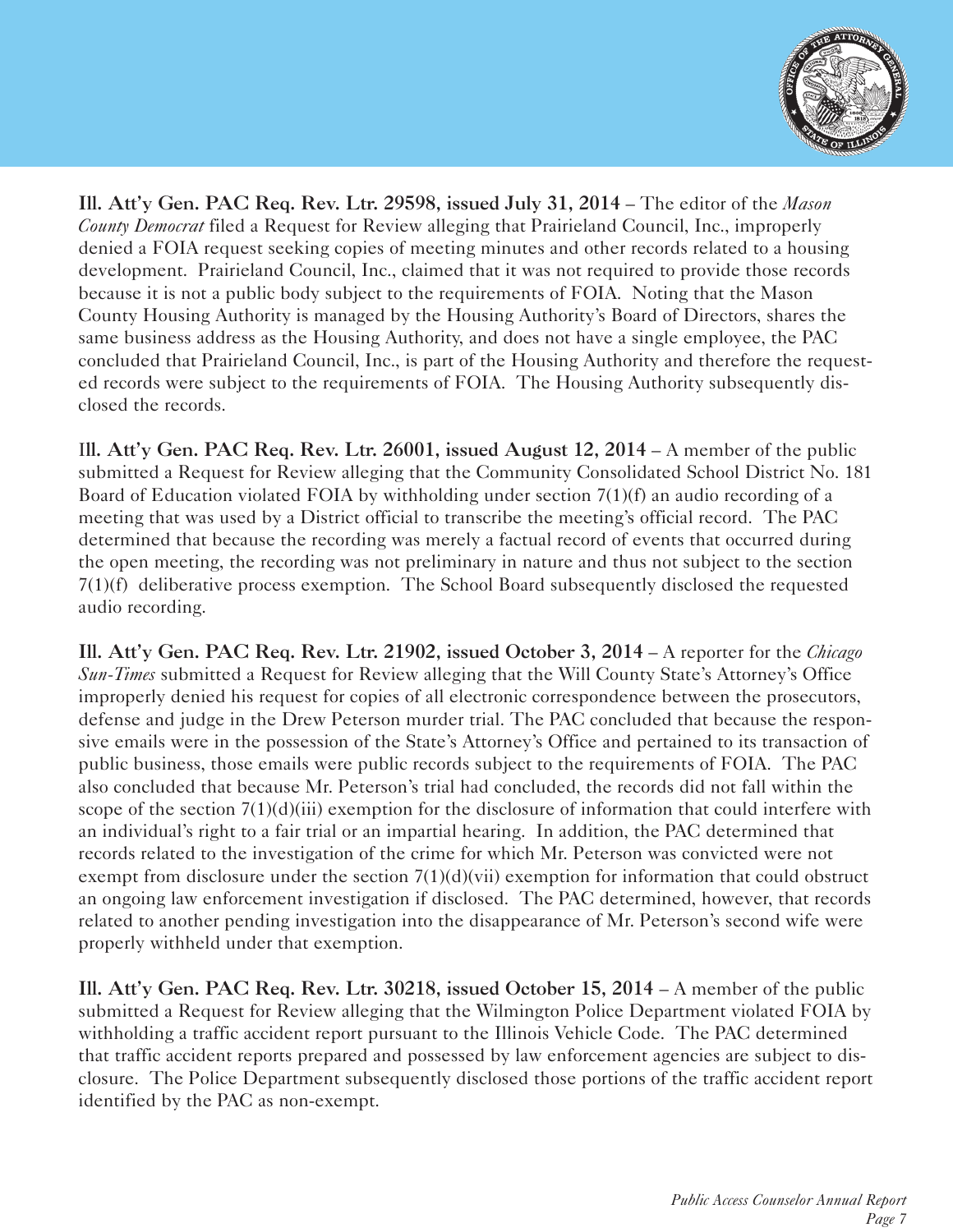

**Ill. Att'y Gen. PAC Req. Rev. Ltr. 31327, issued October 21, 2014** – A member of the public submitted a Request for Review alleging that the Forest Preserve District of DuPage County violated FOIA by withholding a letter terminating its Executive Director's contract, citing sections 7(1)(c) and 7(1)(f). The PAC determined that because the former Executive Director was not part of the decision-making process concerning his termination, the letter was not subject to the section 7(1)(f) deliberative process exemption, and because the letter pertained to the Executive Director's public duties, it was not exempt under the section 7(1)(c) personal privacy exemption. The Forest Preserve District disclosed the letter.

## **Ill. Att'y Gen. PAC Req. Rev. Ltr. 31901, 31902, issued December 8, 2014** – The

Environmental Advocacy Center of Bluhm Legal Clinic at Northwestern University's School of Law submitted a Request for Review alleging that the Village of North Utica improperly withheld records concerning an annexation agreement related to a proposed sand mine for hydraulic fracking operations. The PAC determined that drafts of the Village's agreement with a private company and emails exchanged by Village officials and the private company were not exempt from disclosure under the section 7(1)(f) deliberate process exemption because the private company was not a government entity or consultant. The PAC also determined that emails exchanged with the private company and other third parties did not constitute attorney-client privileged communications and, therefore, were not exempt from disclosure under section 7(1)(m) of FOIA. The Village disclosed that information in accordance with the determination.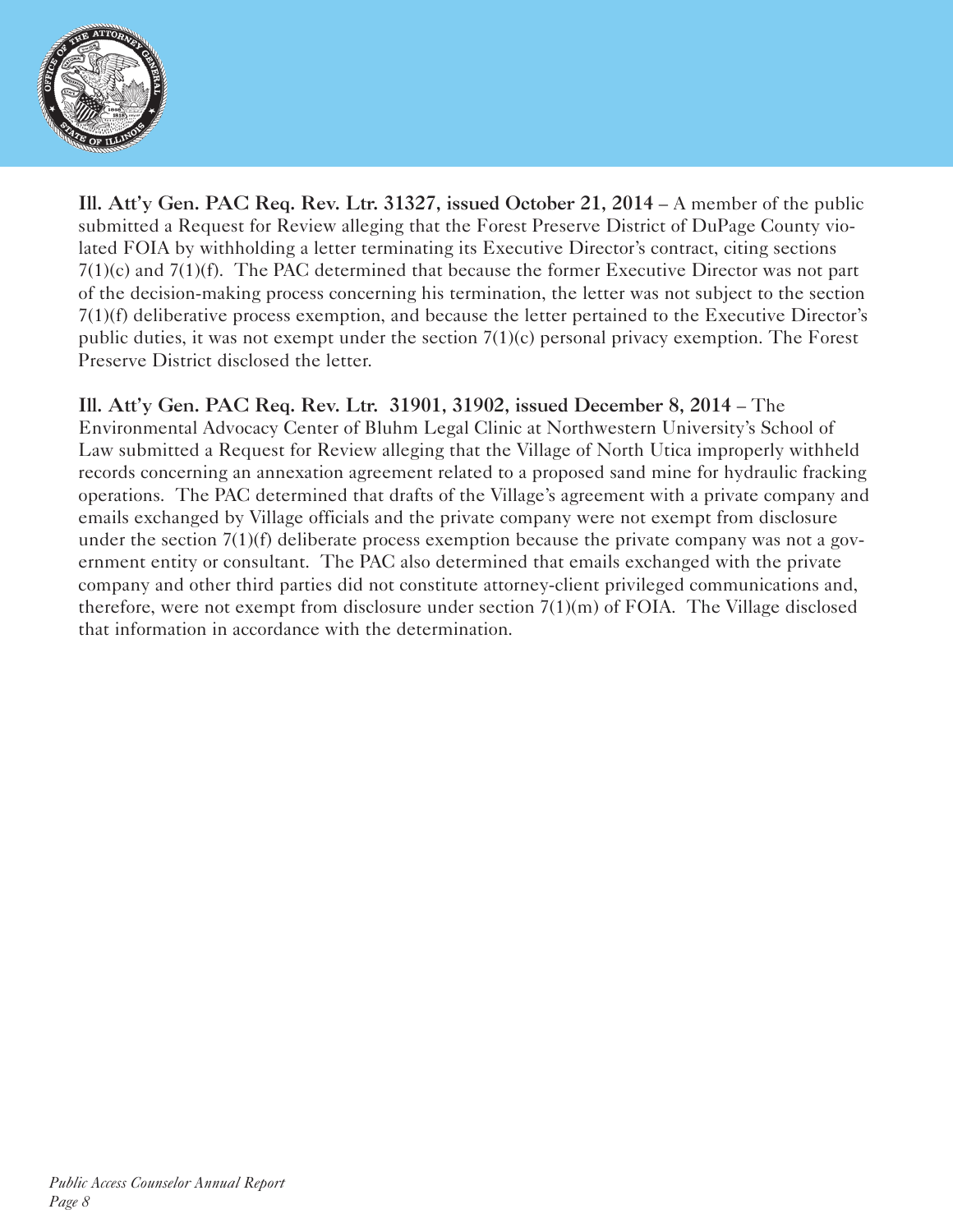## The Freedom of Information Act



Attorney General Madigan worked closely with legislators and a coalition of open government advocates to strengthen and clarify the Freedom of Information Act to make it easier for people to obtain public records. In particular, the amended law established a "presumption of transparency" that defines all records as public. The amended law also shortened the initial time a government body has to respond to a FOIA request from seven to five business days and shortened the time for any extension from seven to five business days.

Other critical components of the law have greatly enhanced the public's access to documents:

**Refined Personal Privacy Exemption.** Historically, government bodies throughout Illinois improperly justified withholding public records from the public by claiming that disclosure would violate the personal privacy of the individuals mentioned in the document. The amended law significantly limits and defines the personal privacy exemption to make sure that the public can gain access to records that relate to the public duties of government employees or officials.

**Copying Charge Limits.** The law provides that government bodies must respond to a FOIA request for a document by providing for free the first 50 pages of black and white, letter or legal sized copies and limiting the charge for the remaining black and white, letter or legal sized pages to 15 cents per page.

**Electronic Format Requirement.** To make it easier for the public to obtain records in an electronic format, the law requires that if a requester asks for a document that is maintained in an electronic format, the government body must furnish it in the electronic format, if feasible.

**FOIA Officers.** Further, the law requires public bodies to designate FOIA officers who must successfully complete an annual FOIA training prepared by the PAC. In addition, all elected or appointed members of a public body subject to OMA must complete the electronic training developed by the Attorney General's PAC once during their terms of election or appointment.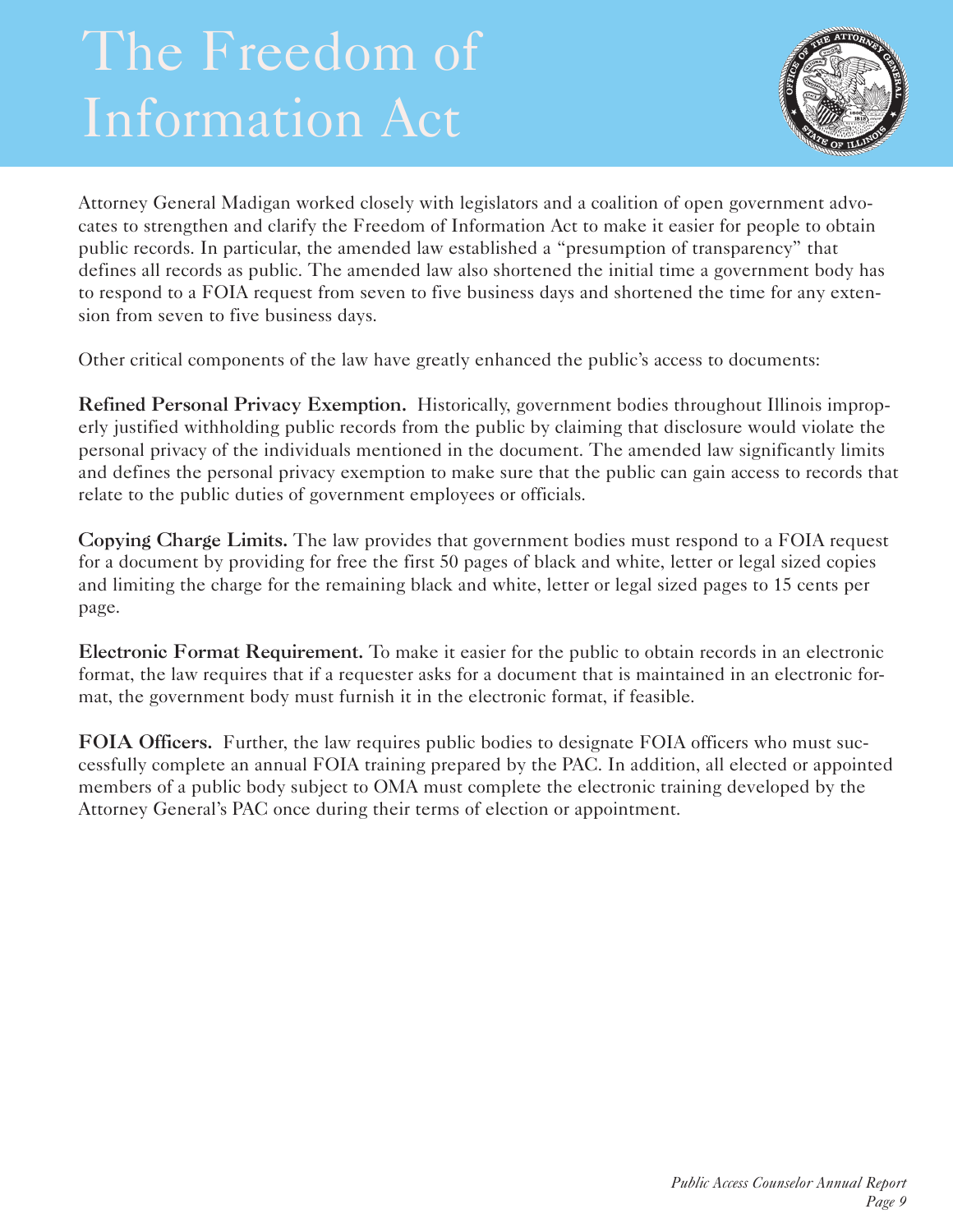

## FOIA Frequently Asked Questions

The Illinois Freedom of Information Act is designed to ensure that Illinois residents can obtain information about their government. Key changes to FOIA have made it easier in recent years for Illinois residents to hold their state and local governments accountable. To increase awareness about the public's rights and the responsibilities of public officials under FOIA, we prepared the following Frequently Asked Questions (FAQs).

## **WHO'S WHO UNDER FOIA**

**Public Access Counselor (PAC)** – An attorney in the Attorney General's Office whose responsibility is to ensure compliance with FOIA. The PAC is part of the Public Access Bureau in the Attorney General's Office, which includes both attorneys and professional support staff members working to respond to FOIA and OMA issues raised by the public and government officials. Working under the direction and supervision of the Attorney General, the PAC has the authority to review requests for documents and to determine whether those documents should have been produced under FOIA. The PAC also has the authority to determine whether a public body has violated OMA. As part of this public access work, the Attorney General has subpoena power, may issue advisory opinions to guide public bodies, may issue binding opinions in FOIA disputes and may sue to enforce binding opinions.

**Public Body** – FOIA defines "public body" as "all legislative, executive, administrative, or advisory bodies of the State, state universities and colleges, counties, townships, cities, villages, incorporated towns, school districts and all other municipal corporations, boards, bureaus, committees, or commissions of this State, any subsidiary bodies of any of the foregoing including but not limited to committees and subcommittees thereof and a School Finance Authority created under Article 1E of the School Code." FOIA provides that a "'public body' does not include a child death review team, the Illinois Child Death Review Teams Executive Council established under the Child Death Review Team Act," or a regional youth advisory board or the Statewide Youth Advisory Board established under the Department of Children and Family Services Statewide Youth Advisory Board Act.

**FOIA Officer** – A person appointed by the "public body." The FOIA officer's responsibility is to receive FOIA requests from the public and to send responses in compliance with FOIA. FOIA requires that each public body appoint one or more FOIA officers who must complete annual electronic training developed by the Attorney General's PAC. The Attorney General's Office makes the electronic training available to all FOIA officers on the Attorney General's website.

Public Records – FOIA defines "public records" as "all records, reports, forms, writings, letters, memoranda, books, papers, maps, photographs, microfilms, cards, tapes, recordings, electronic data processing records, electronic communications, recorded information and all other documentary materials pertaining to the transaction of public business, regardless of physical form or characteristics, having been prepared by or for, or having been or being used by, received by, in the possession of, or under the control of any public body." A few examples of public records available under FOIA are: orders; rules; reports or studies; contracts; names, titles and salaries of public employees; and the voting records of public bodies. Information can be available in electronic as well as paper format.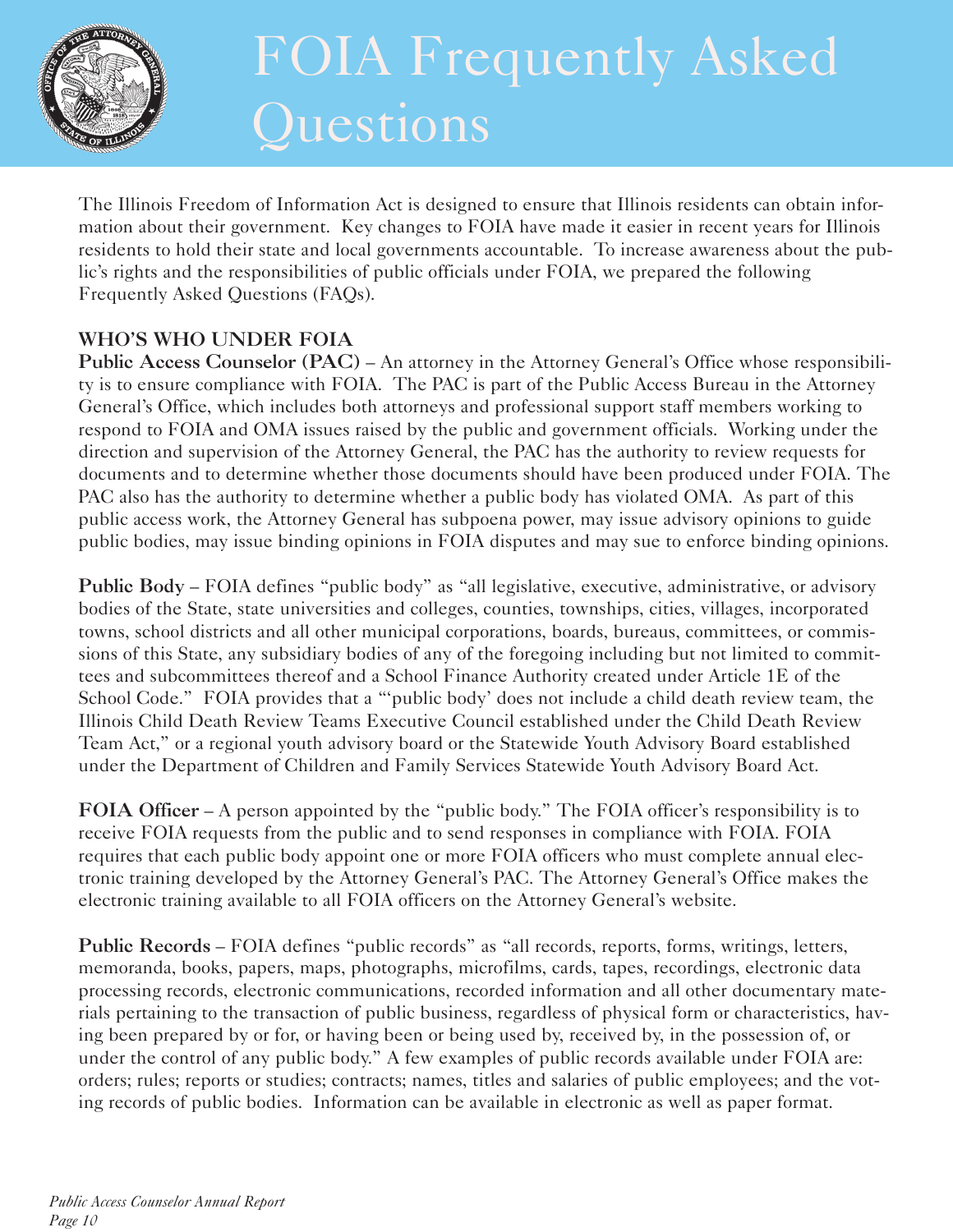## **GENERAL INFORMATION**

## **What is FOIA?**

The Freedom of Information Act (FOIA) is a state statute that provides the public with the right to access government documents and records. The premise behind FOIA is that the public has a right to know what the government is doing. The law provides that a person can ask a public body for a copy of its records on a specific subject and the public body must provide those records, unless there is an exemption in the statute that protects those records from disclosure (for example: records containing information concerning trade secrets or personal privacy).

## **Who is subject to FOIA?**

Public bodies are subject to FOIA. The judiciary is not subject to FOIA, but court records and proceedings generally are open to the public under other Illinois laws.

## **Who can file a FOIA request?**

Anyone. Any person, group, association, corporation, firm, partnership or organization has the right to file a FOIA request to any state or local public body, including any city, township or county office.

## **HOW TO MAKE A FOIA REQUEST**

## **I need information from a public body but I am not quite sure where to start or what to request. What can I do?**

If you would like to obtain information from a public body, you should begin by writing down a list of the information you are seeking. Then prepare a letter or email to that public body's office. If you are not sure to whom to address the letter, contact the public body's main office and request the contact information for the FOIA officer.

It is helpful if your correspondence includes your name, your address, the date and a daytime phone number so that the public body can contact you if they have any questions. Describe the information you are seeking with sufficient detail so that the public body can find the requested records. Providing as much information as possible in your request on the subject matter may expedite the public body's search process.

You do not need to describe the document specifically and accurately by the same name the public body uses. As long as the public body understands what you are requesting, it must release that information, even if you do not call it by the same name the public body uses.

Public bodies cannot require that the public submit FOIA requests on a specific form or in a specific format. Public bodies, however, can require that FOIA requests be submitted in writing. Public bodies must accept requests by mail, personal delivery, fax, email or other means available to the public body. Public bodies may accept oral FOIA requests but are not required to do so.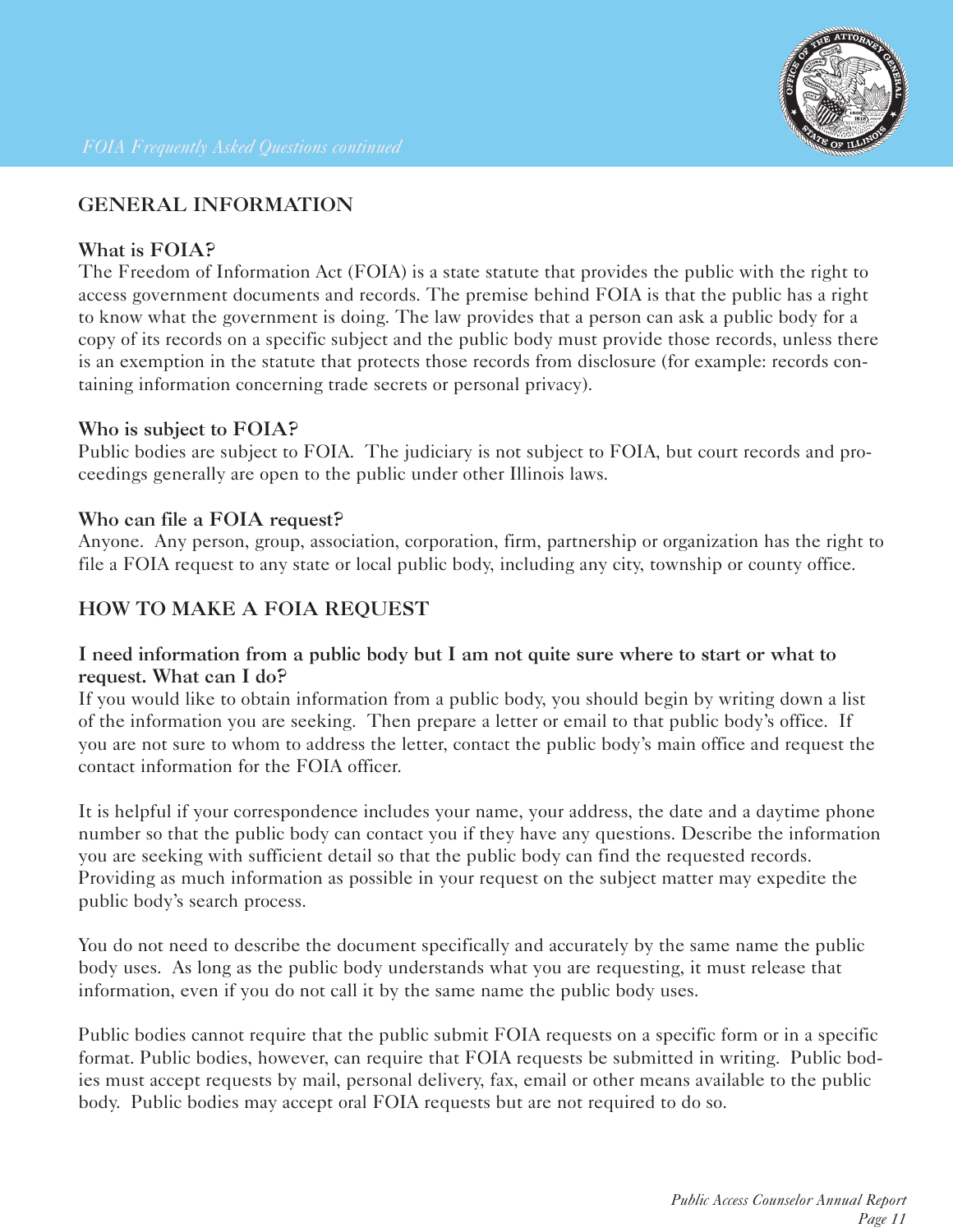

Additionally, each public body must develop and make available upon request a list of documents that the public body will immediately provide to a requester. Each public body also must maintain a reasonably current list of all types or categories of records under its control, and the list should be reasonably detailed to aid persons in obtaining access to public records. This list must be available for inspection and copying.

## **What should I include in the FOIA request?**

On your written request, include your name, your address, the date and a daytime phone number so that the public body can contact you if they have any questions. Provide as much information as possible on the subject matter. This will help expedite the search process.

## **Can a public body require that a FOIA request be submitted on a certain form or in a certain format?**

No. Public bodies can require that FOIA requests be submitted in writing, but they must accept requests by mail, personal delivery, fax, email or other means available. While public bodies may offer a form for FOIA requests, they cannot require that you use a specific form to make your request. Public bodies may accept oral FOIA requests but are not required to do so.

## **To whom do I submit a FOIA request?**

FOIA requests should be submitted to the public body's designated FOIA officer. Every public body must prominently display at its office and make available certain information, including the name(s) of its FOIA officer(s). In addition, the public body must display and make available:

- Information on how to submit a FOIA request; and
- A brief description of the office, including its purpose, budget and number of employees.

Any public body that has a website must also post this information on that website.

## **How do I know who within a public body should receive my FOIA request?**

Each public body must prominently display and make available upon request a directory designating the FOIA officer(s) for that body and the address where FOIA requests should be sent. This information must also be posted on the public body's website, if it has one.

## What if I don't use the same name for a document that the public body uses? Can the **public body deny my request for that reason?**

No, the public body cannot deny the request just because you called the document by a different name. You do not need to describe the document specifically and accurately by the same name the public body uses. As long as the public body understands what you are requesting, they must release that information, even if you do not call it by the same name the public body uses.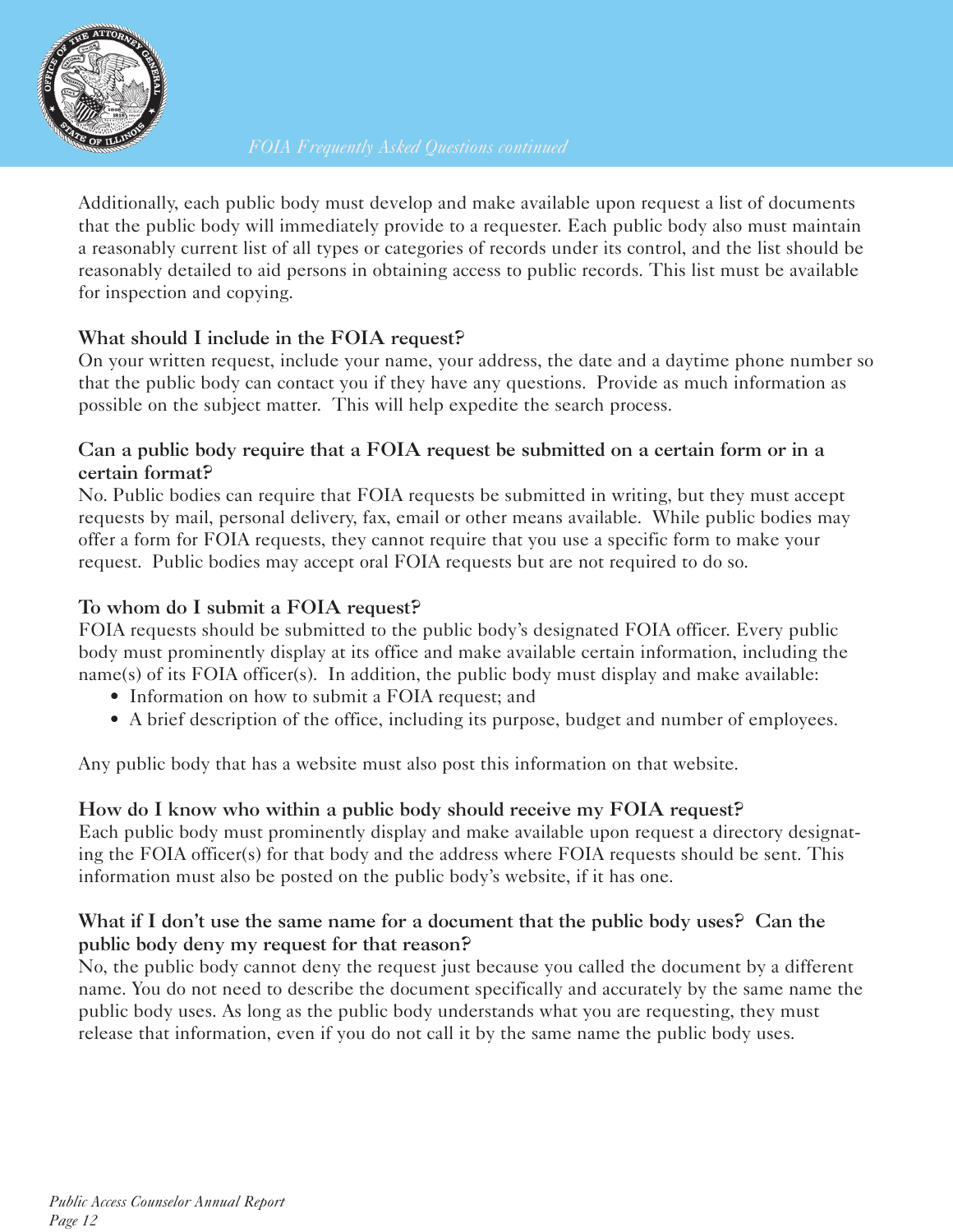

#### **How many days does the public body have to respond to my FOIA request?**

A public body must respond to a FOIA request within 5 business days *after* the public body receives the request. Day 1 of the 5-day timeline is the first business day *after* the request is received by the public body. The date that the request was received by the public body does not count as "Day 1." That time period may be extended for an additional 5 business days from the original due date if:

- The requested information is stored at a different location;
- The request requires the collection of a substantial number of documents;
- The request requires an extensive search;
- The requested records have not been located and require additional effort to find;
- The requested records need to be reviewed by staff who can determine whether they are exempt from FOIA;
- The requested records cannot be produced without unduly burdening the public body or interfering with its operations; or
- The request requires the public body to consult with another public body that has substantial interest in the subject matter of the request.

If additional time is needed, the public body must notify the requester in writing within 5 business days after the receipt of the request of the statutory reasons for the extension and when the requested information will be produced.

#### **When does the 5 business day time period start?**

On the first business day *after* the public body receives the request.

## **What is a "business day" or "working day"?**

A "business day" or "working day" is a regular day of the week (Monday through Friday) when public offices and most businesses are open. Saturdays, Sundays and state holidays are not business days and cannot be counted in the 5 business day time period.

#### **What is the incentive for a public body to respond to my request within 5 business days (or 10 business days if extended)?**

Aside from the potential that a court ultimately could impose a civil penalty of between \$2,500 and \$5,000 per violation, public bodies have an additional incentive to respond within the time limits set forth. In the event a public body fails to respond within 5 business days, it cannot charge for reproduction costs at a later time or treat the request as unduly burdensome.

#### **Can I enter into an agreement with the public body to extend the deadline to respond?** Yes, but the agreement must be in writing. The agreement will also relieve the public body of having to comply with other legal deadlines in FOIA.

## **Can the public body ask me why I want the information?**

No, except to determine if the request is for commercial reasons or if the requester seeks a fee waiver. See below for more details on commercial requests and fee waivers.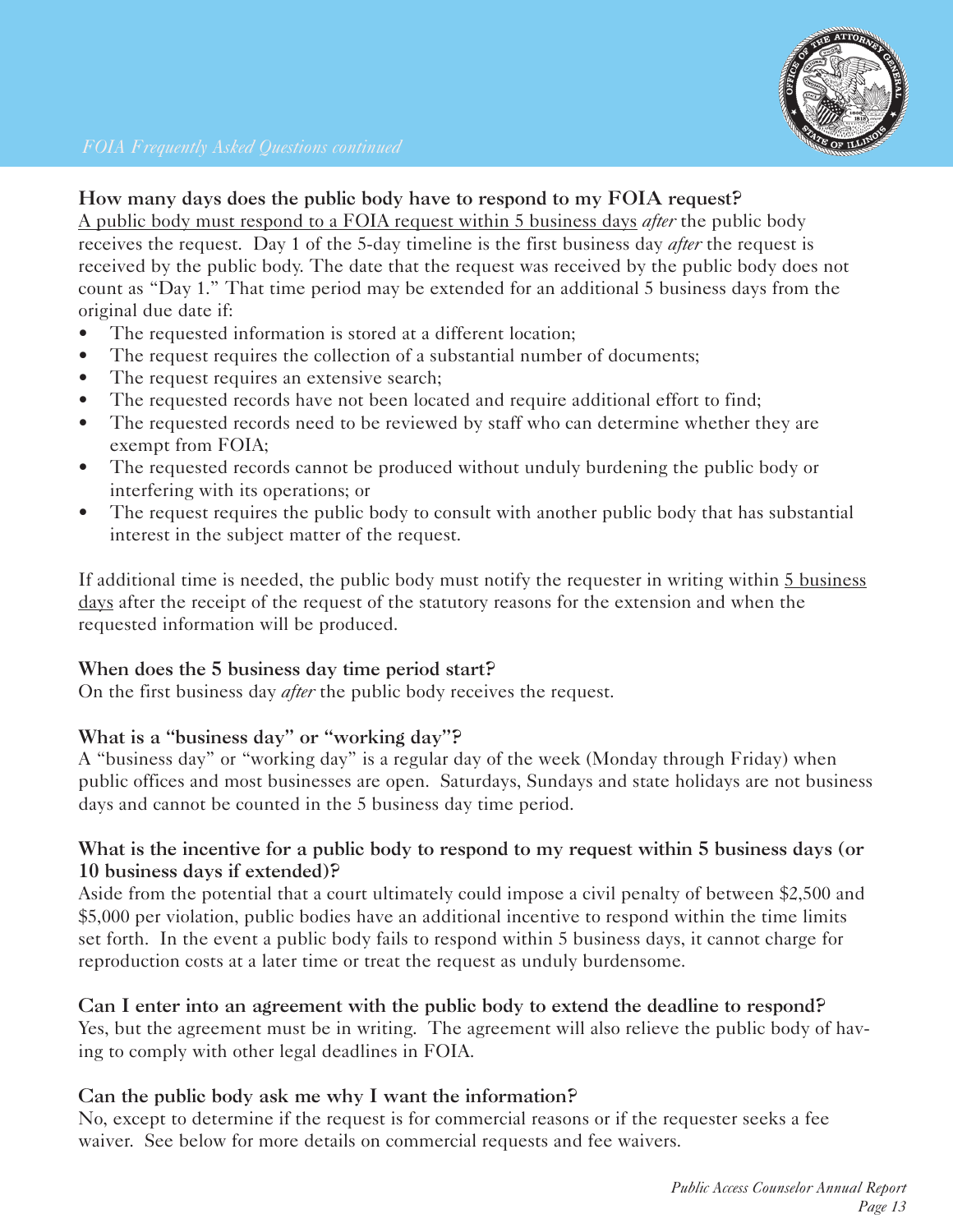

#### **FEES**

## **Can the public body charge for copies?**

Yes, but the fees are limited. For black and white, letter or legal sized copies (8  $\frac{1}{2}$  x 11 or 8  $\frac{1}{2}$  x 14), the first 50 pages are free, and any additional pages can cost no more than 15 cents a page. For color copies or abnormal sized copies, the public body can charge the actual cost of copying.

#### **Can a public body charge for electronic copies?**

Yes, but only the actual cost of the recording medium. For example, if information is produced on CDs, the public body may only charge the actual cost of purchasing the CDs. If a public body treats a FOIA request as voluminous, then it may charge certain fees based on megabytes of data provided, as detailed in the statute.

#### **Is it possible for a public body to waive the copying fees?**

Yes. Public bodies may waive or reduce copying fees if disclosure is in the public interest. A waiver or reduction may be available if:

- The request is for information on the health, safety and welfare or the legal rights of the general public;
- There is an intent to disseminate the information; or
- No personal or commercial benefit will be received from document disclosure.

## **GETTING INFORMATION IN AN ELECTRONIC FORMAT**

## **Can I request the documents in electronic form?**

Yes, and the public body must provide you with those electronic documents in your requested format, if that is feasible for the public body. If that format is not available to the public body, they must provide the documents in the electronic format in which they are kept or on paper, at the option of the requester.

#### **If the public body has a database and the information I am seeking requires that the public body do a search of that database, does the public body have to conduct that search?** Yes, and the public body cannot charge you for that search.

#### **Are emails subject to FOIA?**

Yes. All electronic communications (as long as they do not fall within an exemption) are subject to FOIA.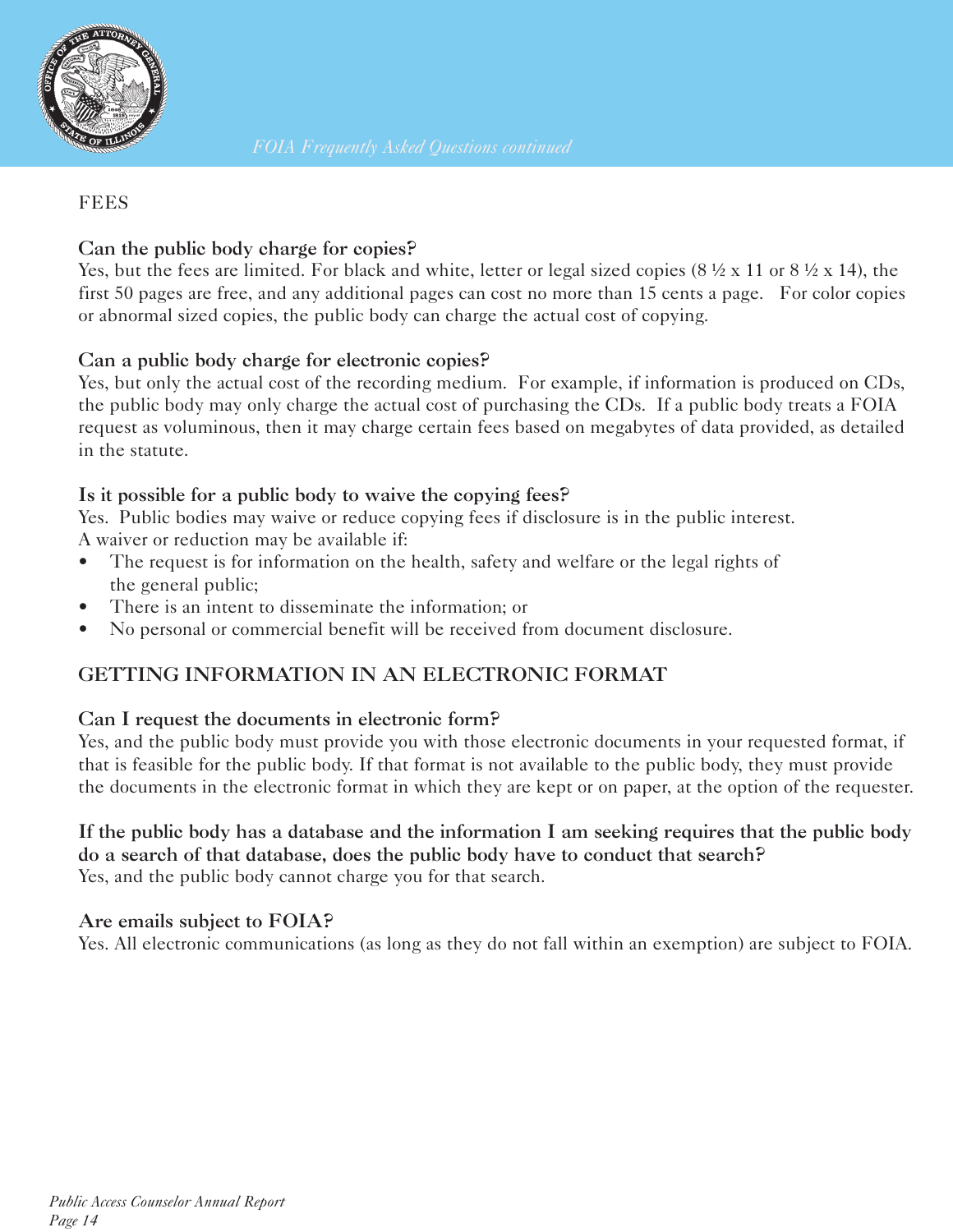## **FOIA OFFICERS**

## **What is a "FOIA officer"?**

A FOIA officer is a person appointed by the public body to ensure that the public body complies with FOIA. The FOIA officer's responsibility is to receive FOIA requests from the public and to send responses in compliance with FOIA. FOIA requires that each public body appoint at least one FOIA officer and that the FOIA officer(s) complete an electronic training developed by the Attorney General's PAC. The training must be completed annually.

## **Is every public body required to have a designated FOIA officer?**

Yes. Every public body must prominently display at its office certain information, including the name(s) of its FOIA officer(s). In addition, the office must display:

- Information regarding how to submit a FOIA request; and
- A brief description of the office, including its purpose, budget and number of employees.

Any public body that has a website must also post this information on its website.

## **If the public body does not display the FOIA officer's information, what should I do?**

Contact the Attorney General's PAC at 1-877-299-FOIA. The public body must post the name(s) of the FOIA officer(s), along with information concerning how to make a FOIA request, at the office of the public body as well as on any websites maintained by the public body.

## **WHAT TO DO IF THE PUBLIC BODY DOES NOT RESPOND**

## **What can I do if the public body doesn't respond to my FOIA request?**

If the public body does not respond to your request within 5 business days after receiving it, then their inaction is considered a denial of your request. If that occurs, you can either file a Request for Review with the Attorney General's PAC or file a case in court.

## **WHAT TO DO IF YOUR FOIA REQUEST IS DENIED**

## **What must the public body include in a denial?**

The denial must be in writing and must reference a specific legal reason under FOIA to justify the non-disclosure. A public body has the burden of proving by clear and convincing evidence that the information is exempt from disclosure. The denial must also inform the requester of the right to seek review of the issue by the PAC in the Attorney General's Office, with the PAC's contact information, as well as the right to seek judicial review by filing a court case.

## **What can I do if the public body denies my request for information?**

You can either file a Request for Review with the Attorney General's PAC or file a lawsuit in court.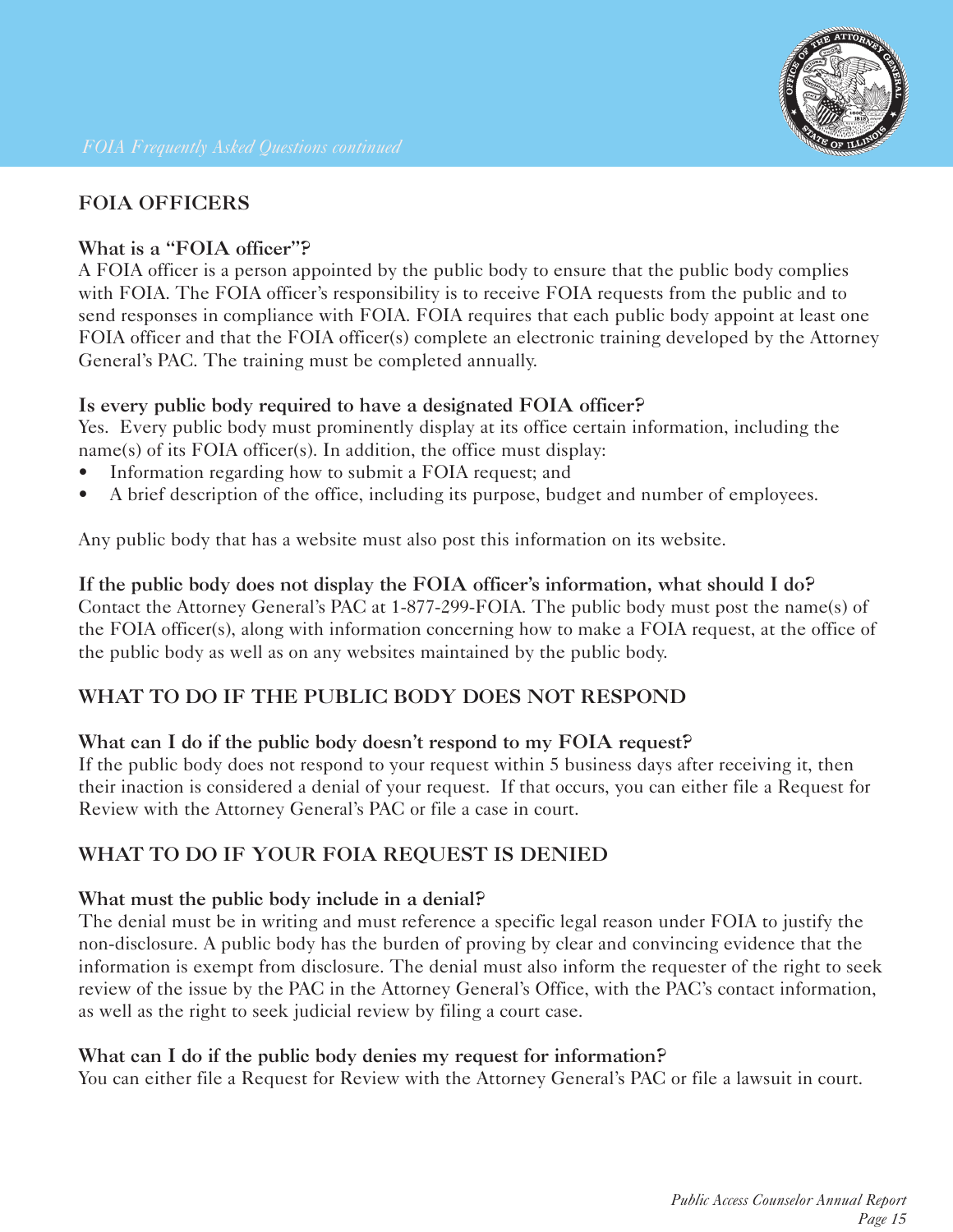

## **HOW TO FILE A REQUEST FOR REVIEW WITH THE PAC**

## **First, what is a Request for Review?**

A Request for Review is a letter that a requester may submit to the PAC if the requester believes that the public body has not followed FOIA. This letter is a formal way of asking the PAC to take a look at the request and the public body's response (or lack thereof) and determine if a FOIA violation has occurred. The request must be in writing, must be signed by the requester and must include (1) a copy of the FOIA request and (2) any responses, including denial letters, from the public body. It must be submitted within 60 calendar days of the public body's final response (or the date upon which the response was due).

## **Is there a deadline for submitting a Request for Review?**

Yes. The requester must submit a Request for Review to the PAC within 60 calendar days after the date of the final denial from the public body (or the date upon which the response was due).

## **How do I contact the PAC in the Attorney General's Office?**

The PAC is a part of the Public Access Bureau in the Attorney General's Office. She may be contacted as follows:

Sarah Pratt Public Access Counselor Office of the Attorney General 500 S. 2nd Street Springfield, Illinois 62706 Email: publicaccess@atg.state.il.us FOIA Hotline: 1-877-299-FOIA (1-877-299-3642)

## **What does the PAC do with my Request for Review?**

The PAC will review your request and do one of three things:

- 1. Decide that no further action is necessary. If the PAC decides that the alleged violation is unfounded and no further action is necessary, the PAC will inform you and the public body of that decision.
- 2. Request more information from the public body. If more information is needed to review the issue, the PAC may, within 7 business days after receiving the Request for Review, send a copy of the request to the public body and ask for any records the PAC needs to complete the review. The public body has 7 business days to provide the requested information. The Attorney General, through the PAC, has the authority to issue a subpoena if the public body fails to fully respond.
- 3. The PAC may also try to resolve your FOIA dispute with the public body through mediation or other informal efforts.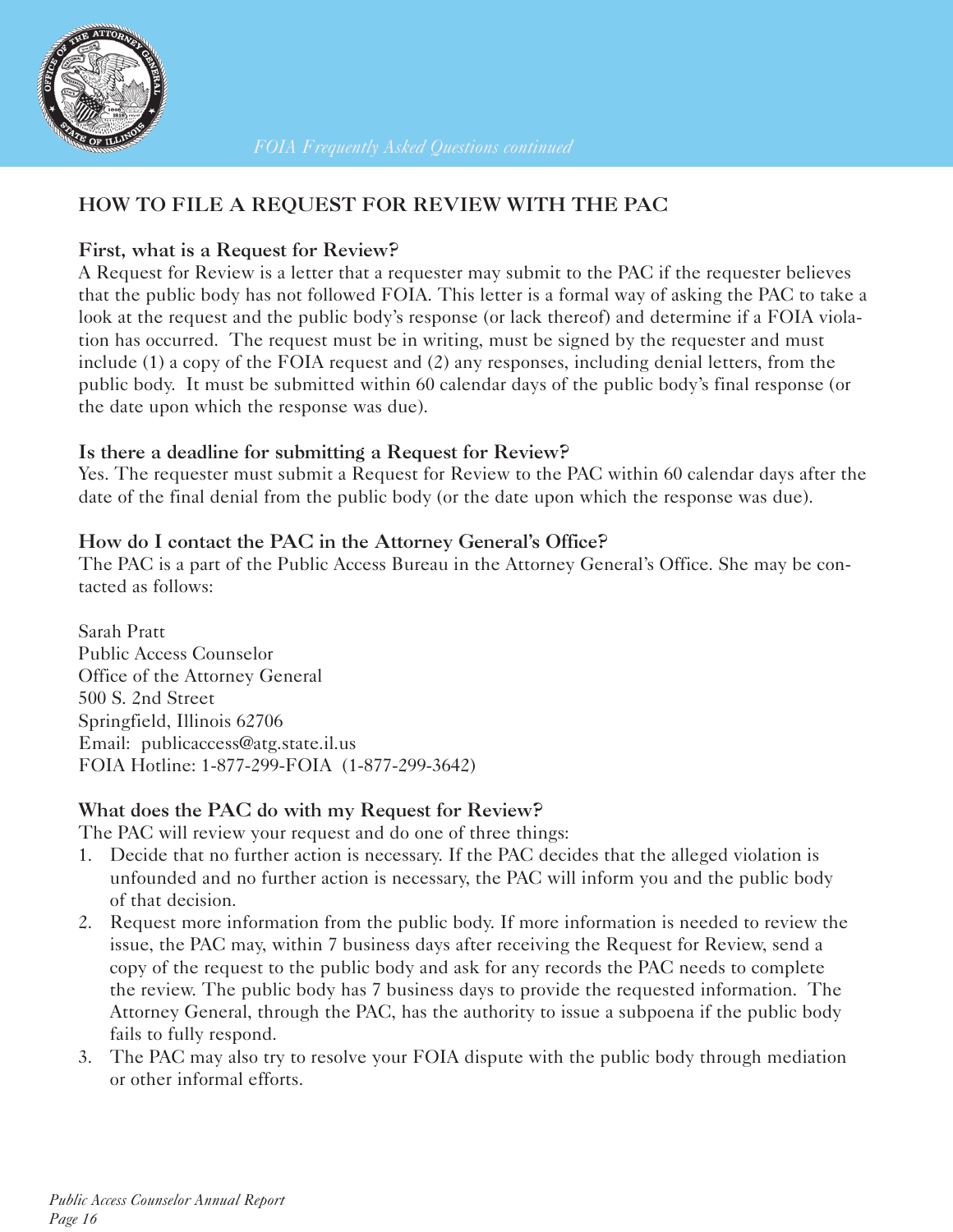

## **When will the PAC issue a final decision?**

If the PAC decides to issue a binding opinion, the PAC will issue that opinion within 60 calendar days after receiving the Request for Review from the requester. The PAC may extend the 60-day time period by 30 business days by sending a written notice to the requester and the public body. This written notice must include the reasons for the extension.

## **What are the different possible outcomes of a Request for Review by the PAC?**

There are multiple ways the PAC may respond to a Request for Review:

- Work to resolve your FOIA dispute with the public body. 5 ILCS 140/9.5(f). The PAC may choose to mediate the dispute or resolve the matter by means other than the issuance of a binding opinion. The PAC may issue a non-binding determination letter. The PAC's decision to decline to issue a binding opinion is not reviewable.
- Review the issues in your FOIA dispute and determine that no further action is necessary. 5 ILCS 140/9.5(c). If the PAC decides that the alleged violations of FOIA are unfounded, the PAC will advise the requester and the public body of that decision. The PAC will not conduct any further review.
- Issue a binding opinion to resolve the FOIA dispute. 5 ILCS 140/9.5(f). The PAC will review any information needed to analyze the FOIA dispute that you have with the public body and any additional information that you or the public body choose to provide. If the PAC decides to issue a binding opinion, the PAC must issue that opinion within 60 calendar days after receiving the Request for Review, unless the PAC extends the time by no more than 30 business days. If the opinion orders the public body to produce records, the public body may appeal the opinion to the circuit court. If the public body does not appeal the opinion and fails to disclose the records as ordered by the opinion, the Attorney General's Office may sue the public body to enforce the opinion. If the opinion concludes that the records fall within a FOIA exemption and need not be disclosed, the requester may appeal the opinion to the circuit court.

## **Can the PAC issue advisory opinions to public bodies?**

Yes. The PAC may assist any public body by issuing an advisory opinion to provide guidance on how to comply with FOIA. 5 ILCS 140/9.5(h). The public body may request an advisory opinion to obtain guidance on FOIA compliance. The request must contain sufficient accurate facts from which a determination can be made. The PAC may request additional information from the public body to facilitate the review. A public body that relies in good faith on an advisory opinion of the PAC is not liable for penalties in a subsequent lawsuit, so long as the facts upon which the opinion is based have been fully disclosed to the PAC.

## **Do I have to file a Request for Review with the PAC before I file a FOIA lawsuit in court?**

No. You can file a FOIA lawsuit in court after you receive a denial from the public body, or after the PAC concludes a review of the matter. If the PAC decides to issue a binding opinion and you disagree with the opinion of the PAC, you can appeal the PAC's decision to the circuit court. You should be aware that if you ask the PAC to review a matter and then decide, before the PAC completes the review, to go ahead and file a lawsuit without waiting for the PAC's decision, the PAC will immediately stop working on your Request for Review to allow your lawsuit to move forward.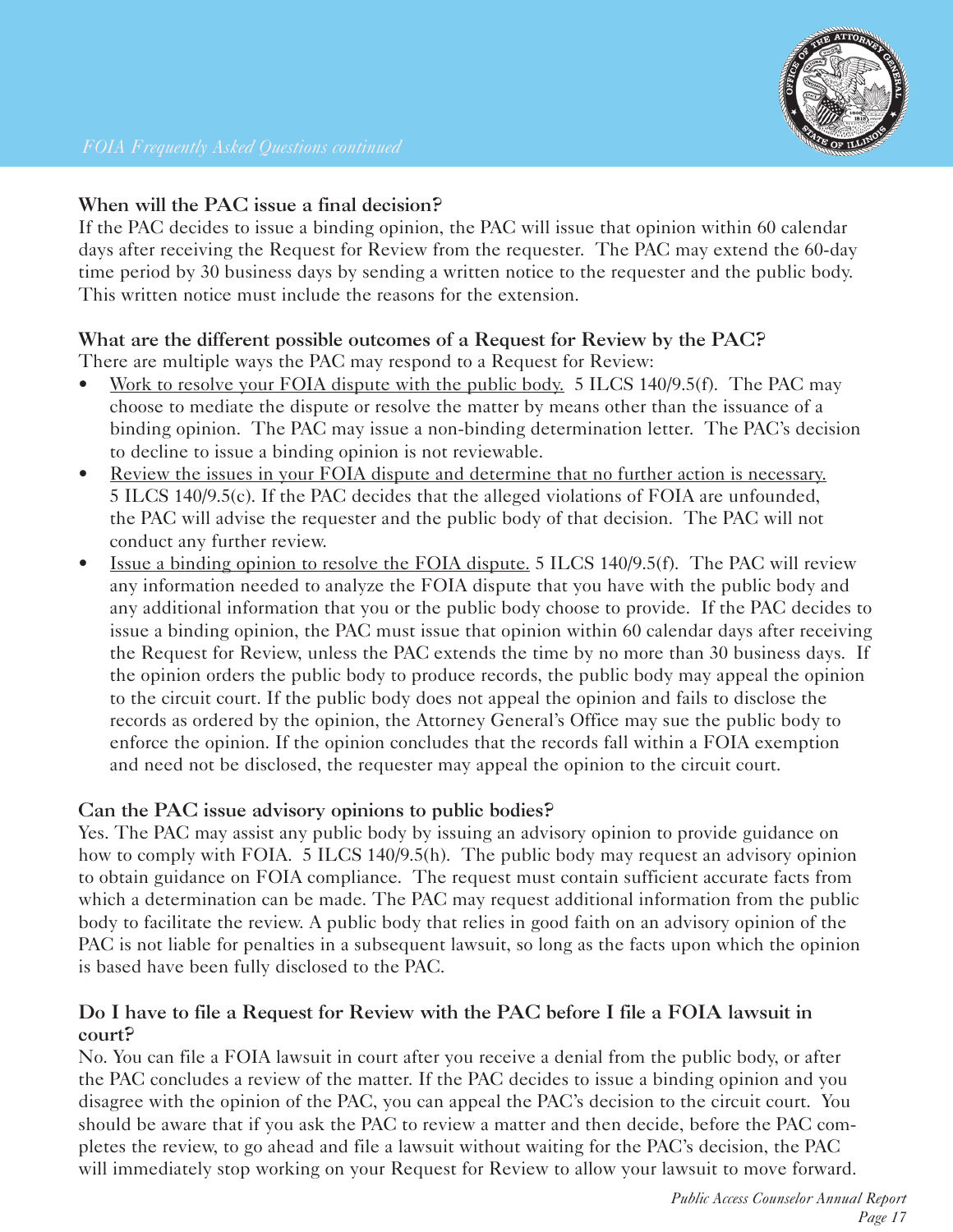

## **What's the difference between my two appeal options: filing a Request for Review with the PAC or filing a suit in court?**

If the PAC issues a binding opinion deciding your case, then that opinion carries significant weight. If the losing party decides to appeal it to court, the court must give deference to the PAC's opinion and can only overturn it if it is clearly erroneous. If you decide not to seek assistance from the PAC and instead go straight to court, the public body has the burden to show that its denial was correct through clear and convincing evidence.

## **EXEMPTIONS – RECORDS THAT ARE NOT PUBLIC**

## **What is considered a "public record"?**

"Public records" are defined in FOIA as "all records, reports, forms, writings, letters, memoranda, books, papers, maps, photographs, microfilms, cards, tapes, recordings, electronic data processing records, electronic communications, recorded information and all other documentary materials pertaining to the transaction of public business, regardless of physical form or characteristics, having been prepared by or for, or having been or being used by, received by, in the possession of, or under the control of any public body." 5 ILCS 140/2(c). Given this broad definition, FOIA is intended to cover any document, regardless of form, that pertains to government business.

## **Does "public record" include electronic information?**

Yes. FOIA defines public records to include electronic documents and communications. When a person requests a record that is maintained in an electronic format, the public body must provide it in the electronic format specified by the request, if that is feasible for the public body. If it is not feasible, the public body must present the information in the format in which it is maintained by the public body or in a paper format at the option of the requester. The public body may charge a fee for the actual cost of purchasing the recording medium, such as a CD, but may not charge a fee for its search for or review of the information.

## **What kind of information can a public body decline to provide to me in response to a FOIA request?**

The FOIA law has a presumption that all information is public, unless the public body proves otherwise. But there are several exceptions to public disclosure that include but are not limited to:

- Private information, which is exempt from disclosure under FOIA. FOIA defines "private information" as "unique identifiers, including a person's social security number, driver's license number, employee identification number, biometric identifiers, personal financial information, passwords or other access codes, medical records, home or personal telephone numbers, and personal e-mail addresses." Under FOIA, "private information also includes home addresses and personal license plate numbers, except as otherwise provided by law or when compiled without possibility of attribution to any person."
- Personal information that, if disclosed, would constitute a clearly unwarranted invasion of personal privacy, unless the disclosure is consented to in writing by the person who is the subject of the information. Under FOIA, the "unwarranted invasion of personal privacy" means the "disclosure of information that is highly personal or objectionable to a reasonable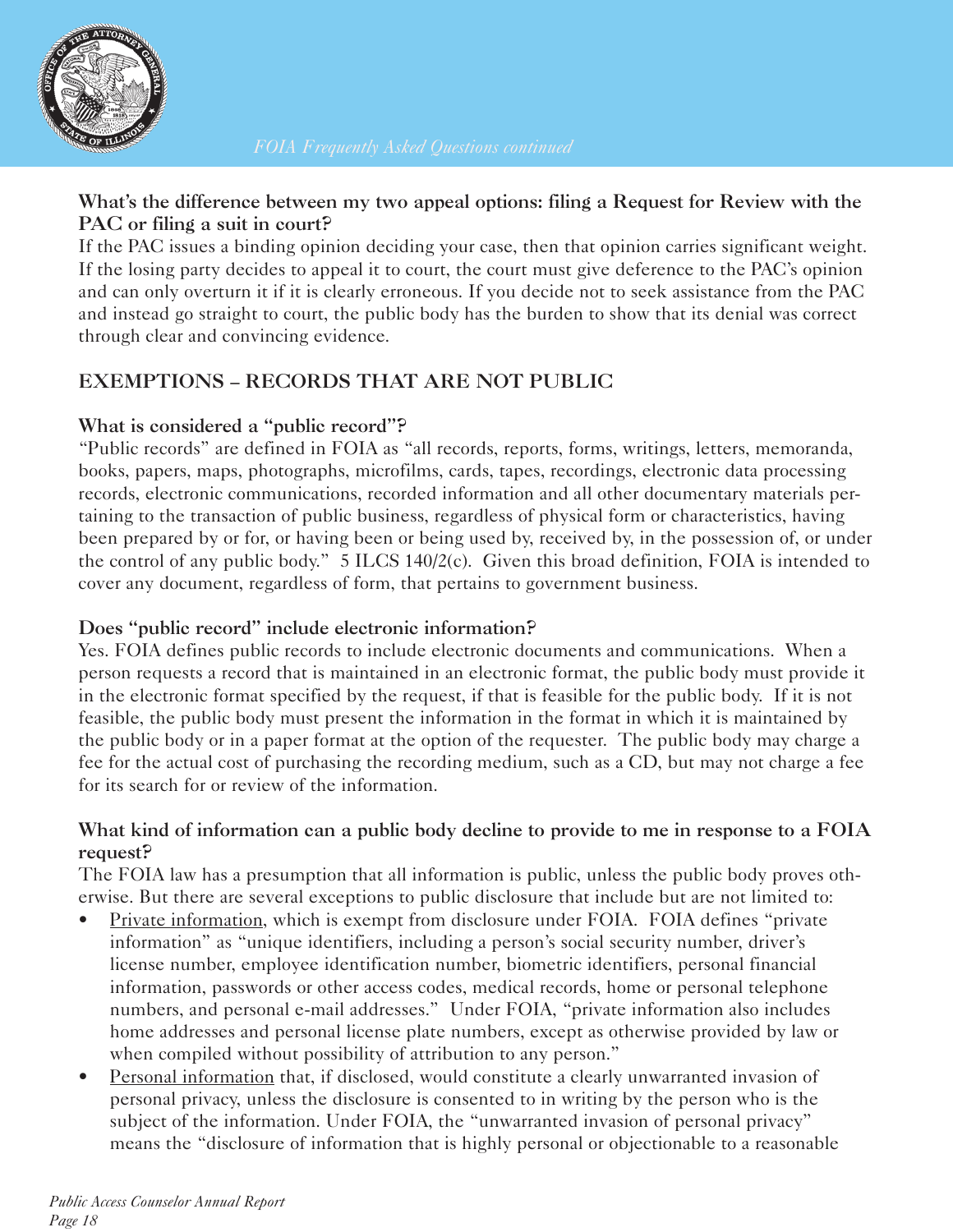

 person and in which the subject's right to privacy outweighs any legitimate public interest in obtaining the information." Disclosing information that relates to the public duties of public employees is not considered an invasion of personal privacy.

- Law enforcement records that, if disclosed, would interfere with a pending or reasonably contemplated proceeding or that would disclose the identity of a confidential source.
- Information that, if disclosed, might endanger anyone's life or physical safety.
- Preliminary drafts or notes in which opinions are expressed or policies are formulated, unless the record is publicly cited and identified by the head of the public body.
- Business trade secrets or commercial or financial information that is proprietary, privileged or confidential and that, if disclosed, would cause competitive harm to the person or business.
- Proposals and bids for any contract, until a final selection is made.
- Requests that are "unduly burdensome." (See next question.)

#### **What does "unduly burdensome" mean?**

An exemption exists for requests that are unduly burdensome. A request may be considered unduly burdensome if there is no way to narrow the request, and the burden on the public body to produce the information outweighs the public interest in the information. However, before relying on this exemption, the public body must first give the requester an opportunity to reduce the request to a manageable size. If it is still unduly burdensome, the public body must explain in writing the reasons why the request is unduly burdensome and the extent to which compliance will burden the operations of the public body. Such a response is considered a denial.

#### **What is a "clearly unwarranted invasion of personal privacy"?**

FOIA contains an exemption for records that, if disclosed, would result in a "clearly unwarranted invasion of personal privacy." An "unwarranted invasion of personal privacy" means the "disclosure of information that is highly personal or objectionable to a reasonable person and in which the subject's right to privacy outweighs any legitimate public interest in obtaining the information." Under FOIA, disclosing information that relates to the public duties of public employees is not considered an invasion of personal privacy.

## **COMMERCIAL REQUESTS**

#### **What is a request for information made for a commercial purpose?**

A commercial request is when the requester seeks to use part or all of the public records for sale, resale, or solicitation or advertisement for sales or services. Requests by the news media, not-forprofit organizations, and scientific or academic institutions are not considered commercial information requests.

#### **Are commercial information requests treated differently?**

Yes. A public body has 21 business days to respond to a request for information that is made for a commercial purpose. The public body can either: (1) provide the requested records; (2) advise when the records will be provided and the costs;  $(3)$  deny the request (if it falls under an exception); or (4) advise the requester that the request is unduly burdensome.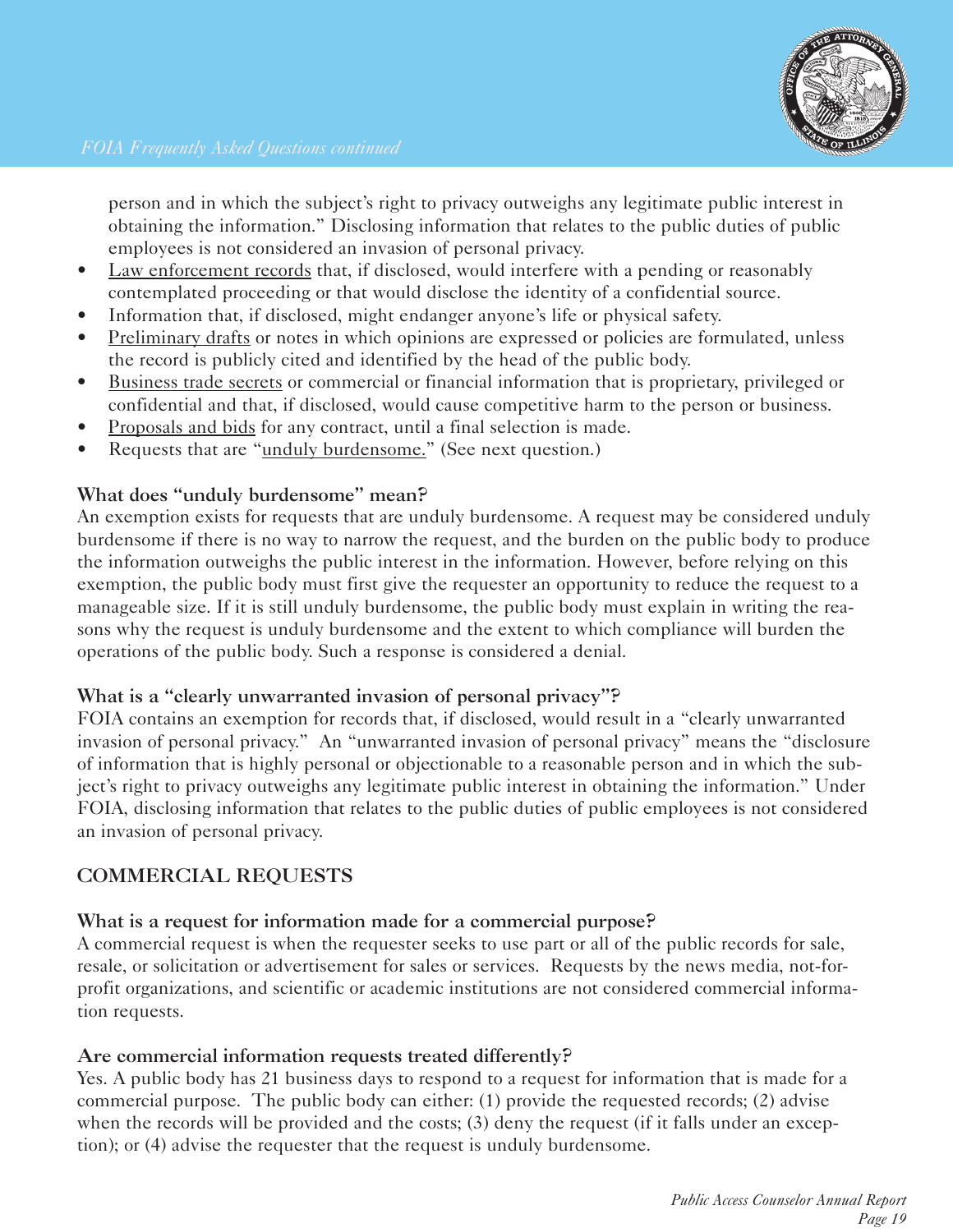

## **Can the public body charge fees for copies of the information?**

Yes, but the fees are limited. For traditional black and white, letter or legal sized copies  $(8 \frac{1}{2} x 11)$ or 8 ½ x 14), the first 50 pages are free, and any additional pages can cost no more than 15 cents a page. For color copies or abnormal sized copies, the public body can charge the actual cost of copying.

## **Can the public body charge for responding to a commercial request?**

FOIA allows public bodies to charge up to \$10 for each hour spent by personnel in searching for, retrieving or examining for redactions a requested record for a commercial request, except that public bodies cannot charge for the first 8 hours. A public body may also charge the actual cost of retrieving and transporting public records from an off-site storage facility maintained by a thirdparty storage company under contract with the public body. If a public body imposes such fees, it must provide the requester with an accounting of all fees, costs and personnel hours charged.

## **REDACTIONS**

**Can a public body remove or black out information from produced documents?**  Yes, if a record contains information that is exempt from disclosure under FOIA, a public body can remove or black out that exempt information from the public records. This is called "redaction." The public body must, however, produce the remaining information.

## **OTHER FOIA QUESTIONS**

**Does a request for a copy of an ordinance require a FOIA request?**

No. Ordinances are public documents that should be immediately available to the public without a FOIA request.

**Can a public body allow you to inspect but not copy public documents?**  No. They must allow you to inspect and obtain copies of public documents.

## **Can a public body ask the Attorney General's PAC for advice regarding compliance with FOIA?**

Yes, a public body can ask the Attorney General's PAC for guidance on how to comply with FOIA. For example, if a public body expects to receive FOIA requests for a certain record or category of records that it maintains and is not certain if those records must be disclosed under FOIA, the public body may contact the Public Access Bureau through the FOIA hotline (1-877-299-3642) or by email (publicaccess@atg.state.il.us) for assistance. A public body may also ask the PAC for an advisory opinion regarding whether the record(s) must be disclosed under FOIA or fall under a FOIA exemption. The Attorney General's PAC is not required by law to issue an advisory opinion in response to a request.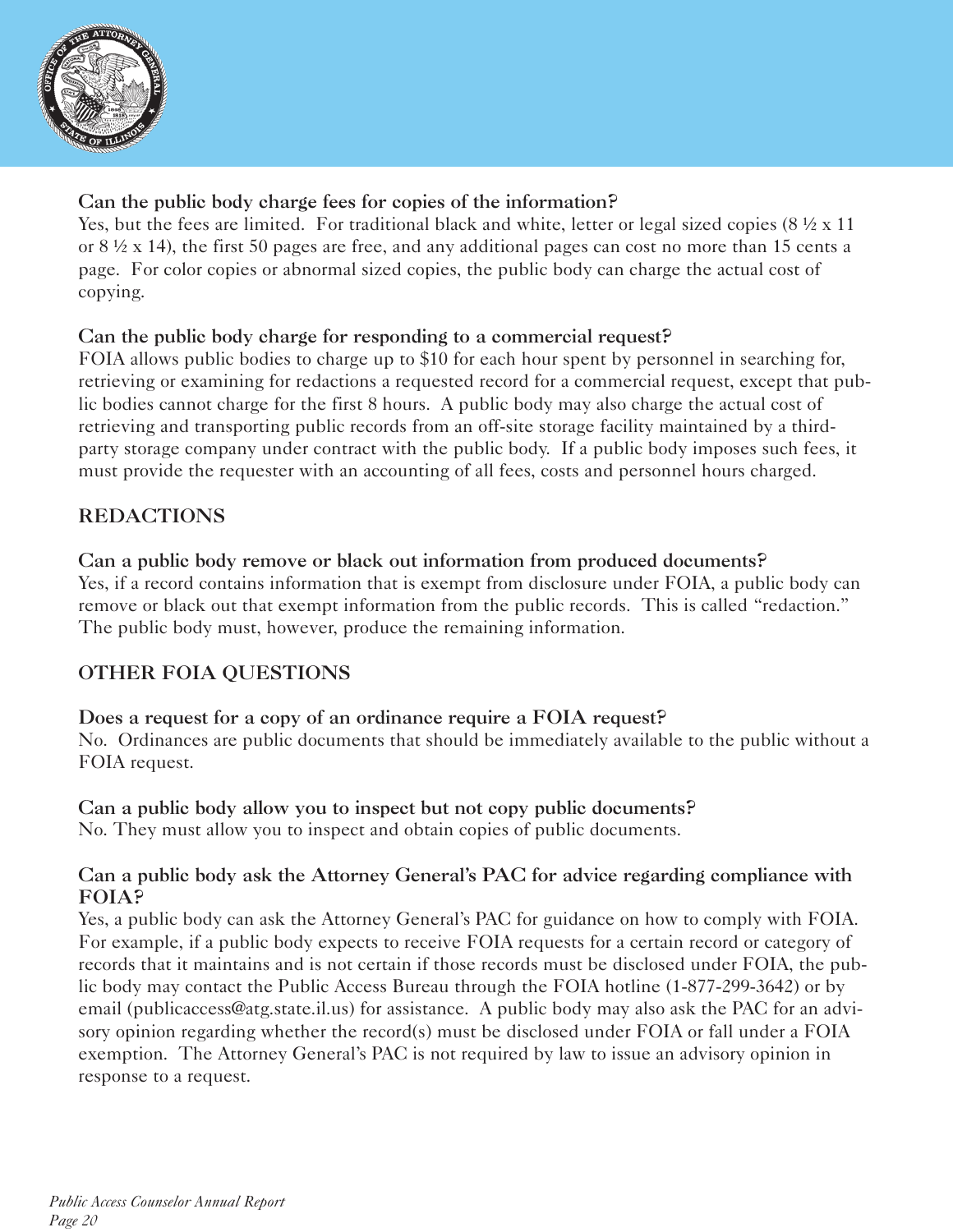

To ask for an advisory opinion from the Attorney General's PAC, the head of the public body or its attorney must send a written request to the PAC. The request must contain sufficient accurate facts for the PAC to make a determination. The PAC may request additional information from the public body to assist in the review of the issue.

## **What happens if the public body relies on an advisory opinion from the PAC in responding to a FOIA request but still ends up being sued by a requester?**

A public body that relies in good faith on an advisory opinion of the Attorney General's PAC in responding to a request is not liable for penalties under FOIA, as long as the public body fully and fairly disclosed to the PAC the facts upon which the opinion was based.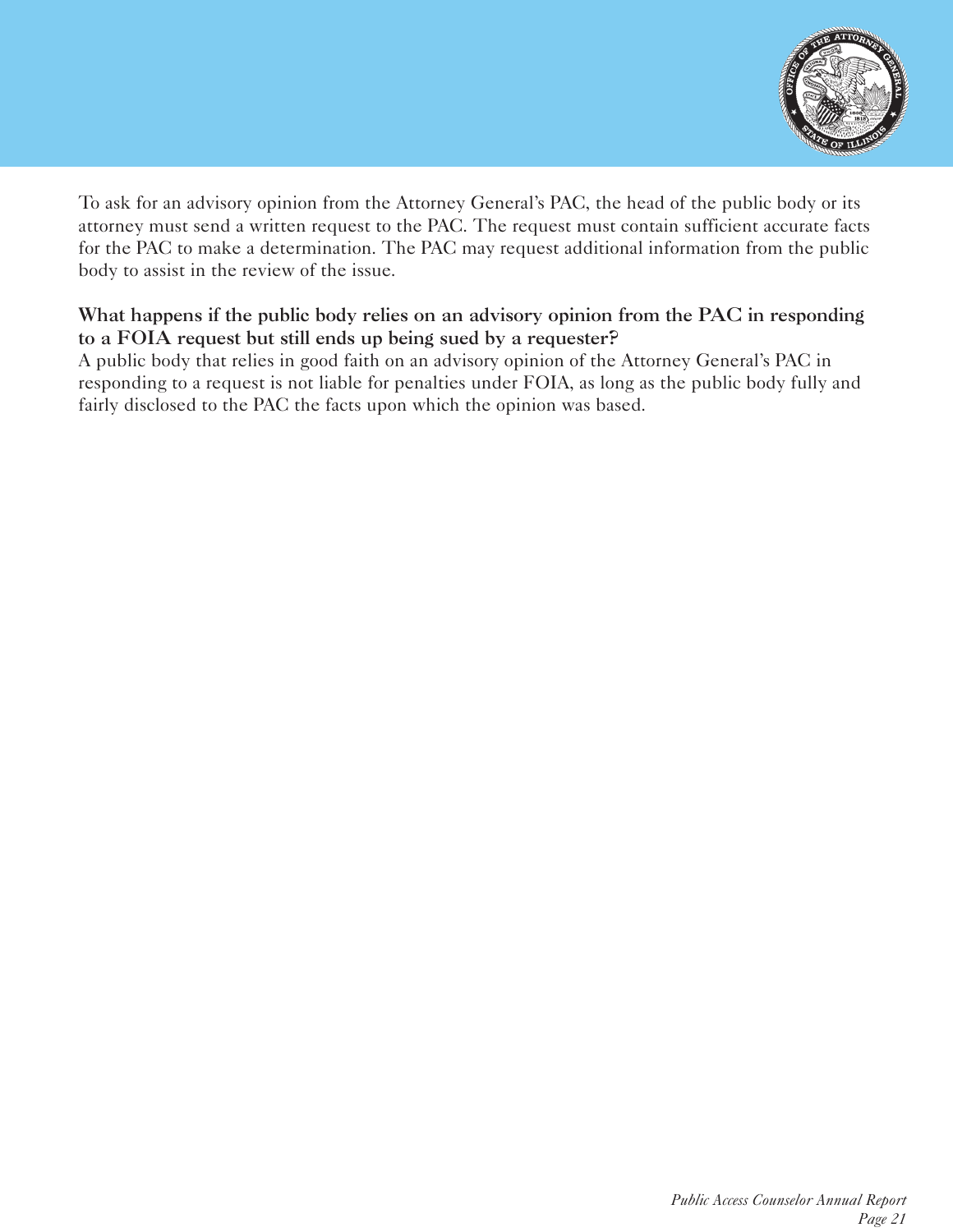

## The Open Meetings Act

Attorney General Madigan has helped pass legislation that reformed and strengthened the Open Meetings Act to ensure that all Illinoisans have access to their government.

The law's groundbreaking provisions worked to codify the Public Access Counselor position within the Attorney General's Office—which Madigan created in 2004 to help members of the public, the media and government bodies resolve disputes under the sunshine laws and ensure access to government information—and explicitly authorize the PAC to review and determine whether a government body has violated OMA. The law gives the PAC authority to subpoena needed information, issue advisory opinions to guide government bodies, issue binding opinions to resolve disputes and sue to enforce the binding opinions.

By creating a PAC with binding opinion authority to fight for an open and accountable government, this law has put Illinois at the forefront nationally and has given taxpayers a greater ability to know what their government is doing.

The law also requires public bodies to appoint OMA designees who are required to successfully complete annual OMA training prepared by the PAC. In addition, all elected or appointed members of a public body subject to OMA must complete the electronic training developed by the Attorney General's PAC once during their terms of election or appointment.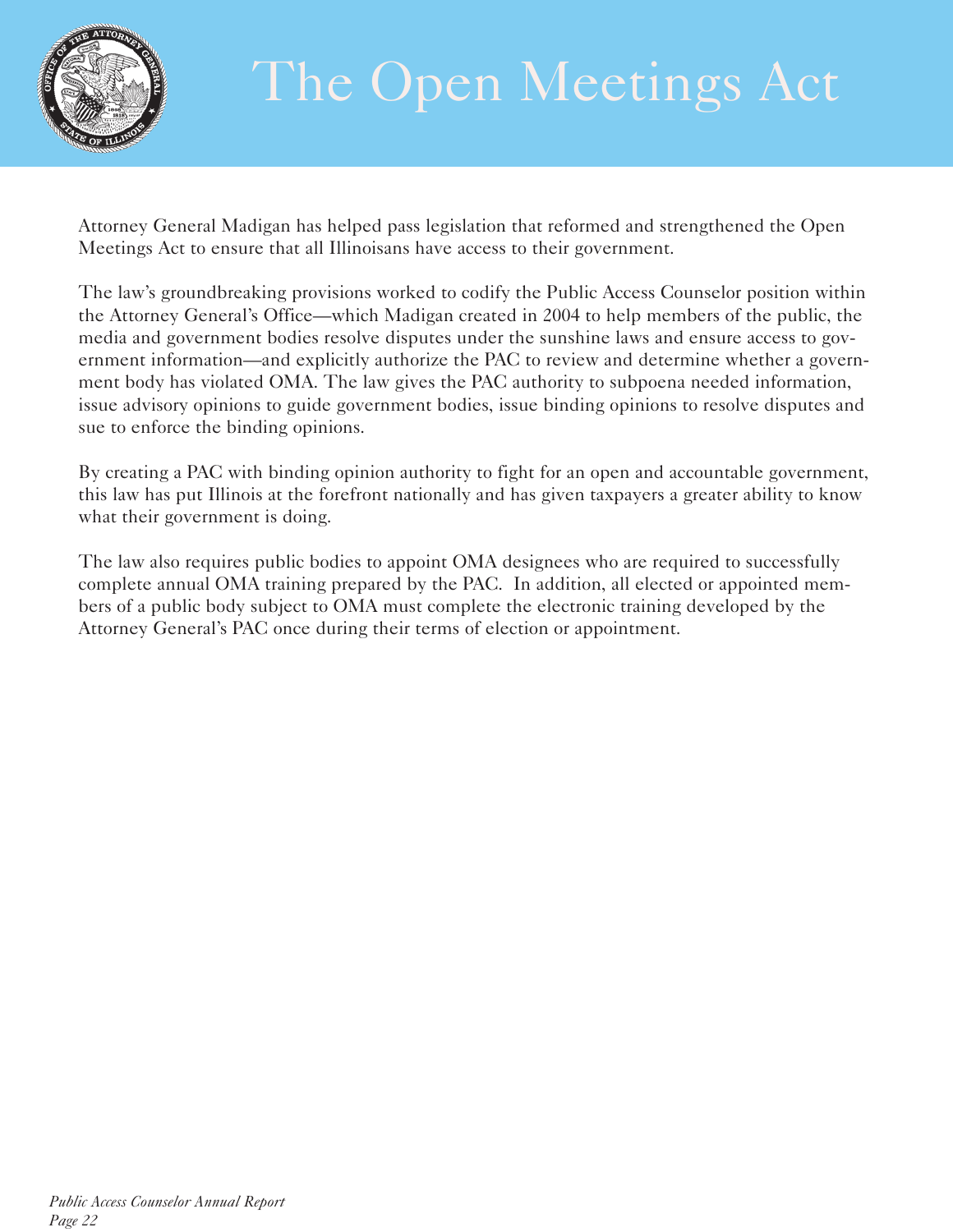## OMA Frequently Asked Questions



The Open Meetings Act is designed to ensure that Illinois residents have access to their government. Attorney General Lisa Madigan has worked with legislators and a diverse group of individuals and organizations to strengthen the transparency laws in Illinois and hold government more accountable.

## **WHO'S WHO UNDER OMA**

**Public Access Counselor (PAC)** – An attorney in the Attorney General's Office who works to ensure compliance with OMA and FOIA. The PAC is a part of the Public Access Bureau in the Attorney General's Office, which includes attorneys and professional support staff members working to respond to OMA and FOIA issues raised by the public and government officials. Working under the direction of the Attorney General, the PAC has the authority to determine whether a public body has violated OMA. The PAC also has the authority to review requests for documents under FOIA and determine whether those documents should have been disclosed. As part of this public access work, the Attorney General has subpoena power, may issue advisory opinions to guide public bodies, may issue binding opinions in OMA and FOIA disputes and may sue to enforce binding opinions.

**Public Body** – OMA defines "public body" to include "all legislative, executive, administrative or advisory bodies of the State, counties, townships, cities, villages, incorporated towns, school districts and all other municipal corporations, boards, bureaus, committees or commissions of this State, and any subsidiary bodies of any of the foregoing including but not limited to committees and subcommittees which are supported in whole or in part by tax revenue, or which expend tax revenue, except the General Assembly and committees or commissions thereof."

Under OMA, "public body" also includes tourism boards and convention or civic center boards located in counties that are contiguous to the Mississippi River with populations of more than 250,000 but less than 300,000. OMA specifically provides that "public body" does not include a child death review team, the Illinois Child Death Review Teams Executive Council established under the Child Death Review Team Act, or an ethics commission acting under the State Officials and Employees Ethics Act.

**Meeting** – OMA defines "meeting" to include "any gathering, whether in person or by video or audio conference, telephone call, electronic means (such as, without limitation, electronic mail, electronic chat, and instant messaging), or other means of contemporaneous interactive communication, of a majority of a quorum of the members of a public body held for the purpose of discussing public business or, for a 5-member public body, a quorum of the members of a public body held for the purpose of discussing public business. Accordingly, for a 5-member public body, 3 members of the body constitute a quorum and the affirmative vote of 3 members is necessary to adopt any motion, resolution, or ordinance, unless a greater number is otherwise required."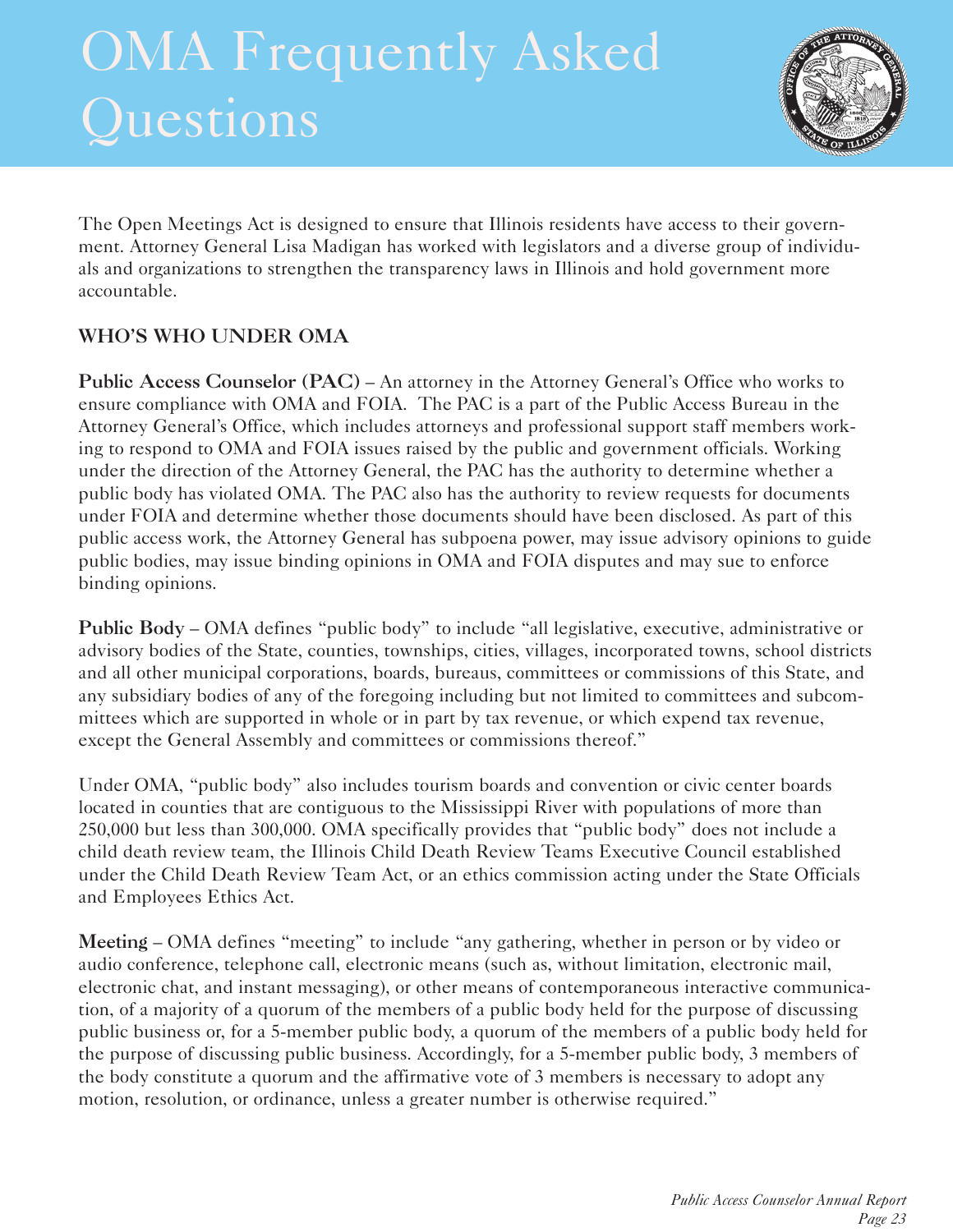

## **GENERAL INFORMATION**

## **What is OMA?**

The Open Meetings Act (OMA) is a state law that requires that meetings of public bodies be open to the public except in certain specific, limited situations (discussed in more detail below) where the law authorizes the public body to close a meeting. OMA also provides that the public must be given advance notice of the time, place and subject matter of meetings of public bodies.

## **What is the difference between FOIA and OMA?**

FOIA applies when a member of the public is seeking access to public records. OMA is intended to ensure that the actions of public bodies are conducted in the open, through public meetings, and that the public is able to observe the deliberations behind those actions.

## **What type of "public body" is covered by OMA?**

The "public bodies" covered by OMA include all legislative, executive, administrative or advisory bodies of:

- the State
- counties
- townships, cities, villages or incorporated towns
- school districts
- municipal corporations

"Public bodies" also include all committees, subcommittees and subsidiary bodies of public bodies. Examples of "public bodies" include everything from park district boards to city councils to civic commissions. "Public bodies" include, but are not limited to, any entity that is supported in whole or in part by tax revenue or which expends tax revenue.

## **PUBLIC MEETING**

## **What is a "meeting"? How many members of the public body have to be present before OMA requirements apply?**

A "meeting" under OMA is a gathering of a majority of a quorum of the members of a public body for the purpose of discussing public business. For example, for a 7-member board with a quorum of 4, a majority of the quorum would be 3. Under OMA, 5-member bodies have a 3-member quorum and require the affirmative vote of 3 members to adopt any motion, resolution or ordinance, unless a greater number is otherwise required.

## **PUBLIC NOTICE OF A MEETING**

## **What is public notice**?

Giving public notice of a meeting means that the public body must provide the date, time and location of a meeting.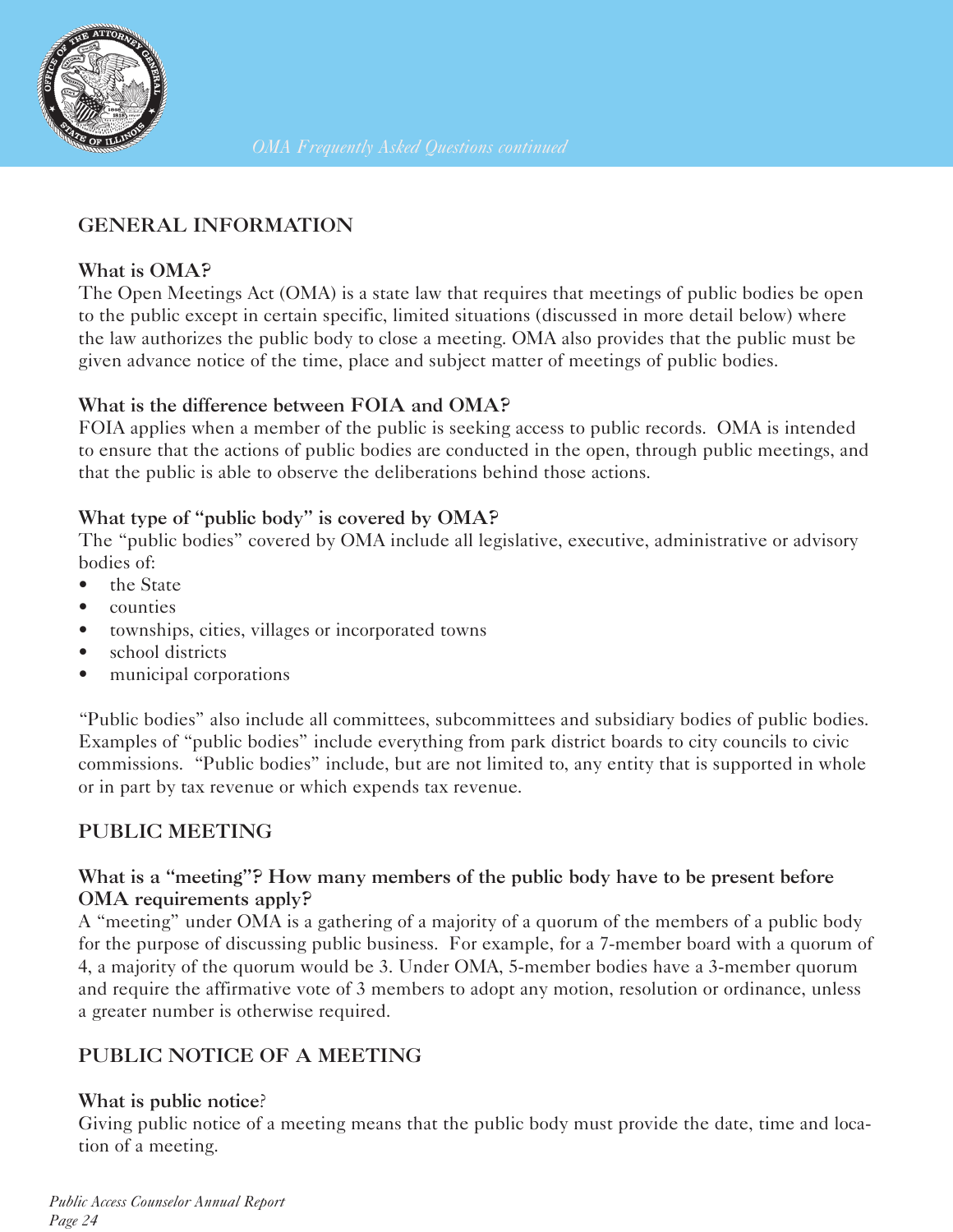

**When and how does a notice of a regular meeting have to be provided by a public body?** At the beginning of each calendar or fiscal year, every public body must create and make available to the public the schedule for regular meetings that year, including the dates, times and location of the meetings. Notice shall be given by posting a copy of the notice at the principal office of the body holding the meeting or, if no such office exists, at the building in which the meeting is to be held. If the public body has a website maintained by its own full-time staff, then notice of all meetings must also be posted on that website.

If the public body changes the regular meeting schedule, it must give 10 calendar days' notice of the change by publicizing the change in the newspaper and by posting information concerning the schedule change at the principal office of the public body. Newspaper publication is not required for rescheduling a single meeting.

The public body must post an agenda (see below) for the particular meeting at the principal office of the public body, at the location of the meeting and on the public body's website (if it has a website maintained by its own full-time staff) at least 48 hours in advance of the meeting. If a notice or agenda is not continuously available for the full 48-hour period due to actions outside of the control of the public body, then the lack of availability does not invalidate any meeting or action taken at a meeting.

## **MEETING AGENDA**

#### **What is an agenda?**

An agenda is a list of the items to be acted upon or discussed during a meeting.

#### **Can the agenda be changed?**

A public body cannot change the agenda less than 48 hours before the meeting.

#### **Can the public body take action on items not on the agenda of regular meetings?**

No. While the public body can discuss items that are not on the agenda of a regular meeting, the public body cannot take action or make any decision with regard to items or topics not on the agenda of a regular meeting. It is important to note that at a special or emergency meeting, unlike a regular meeting, a public body cannot even discuss items that did not appear on the agenda for the special or emergency meeting.

**Is a public body required to allow a member of the public to speak at an open meeting?**  Yes. OMA requires that public bodies give members of the public an opportunity to address public officials at public meetings. The procedure for public comment is governed by rules established and recorded by the public body.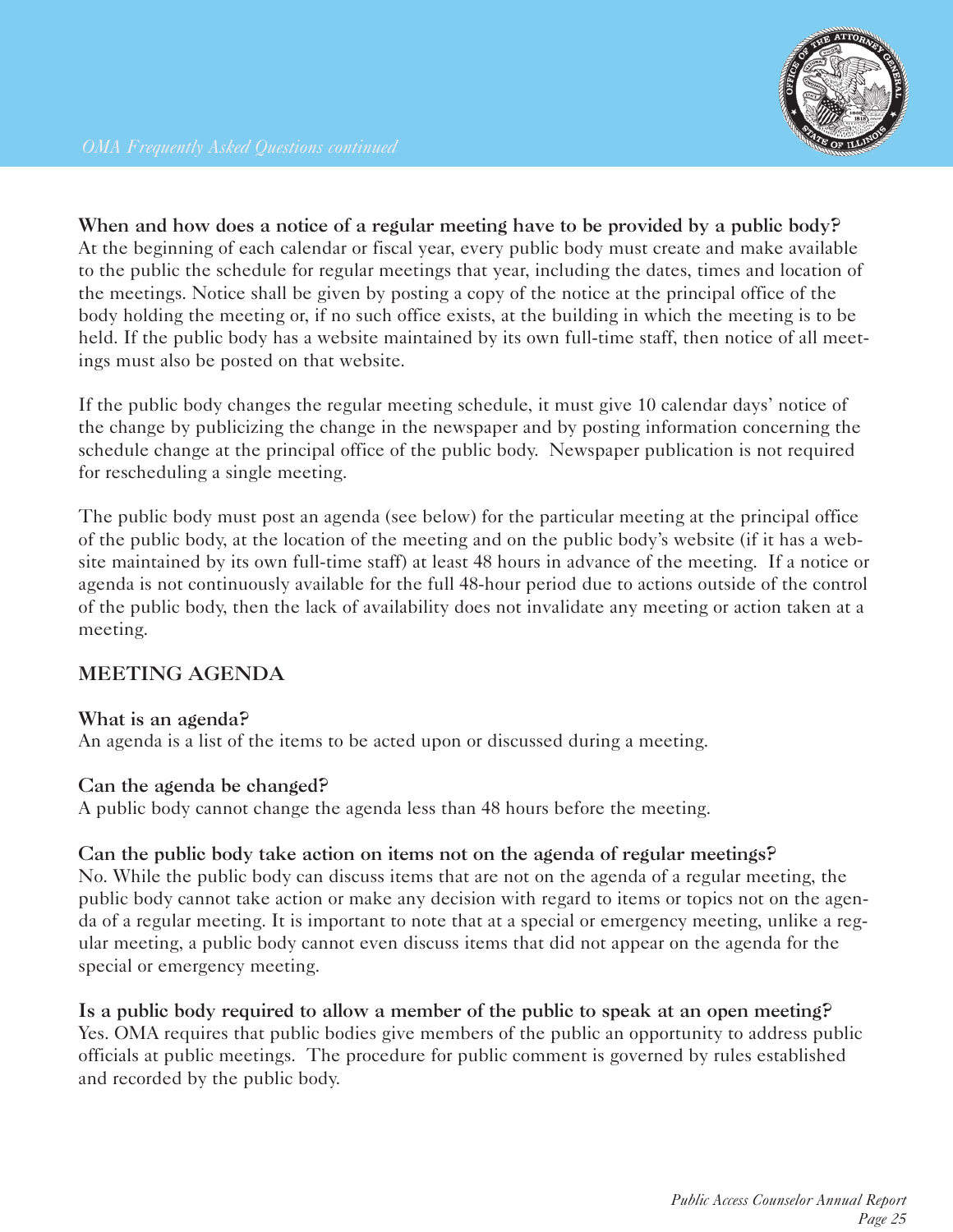

## **TIME AND LOCATION OF A MEETING**

#### **When and where must an open public meeting be held?**

A public body must hold a meeting at a specific time and place that is convenient and open to the public. A public body cannot hold a meeting on a public holiday, unless the regularly scheduled meeting falls on that holiday.

## **RECORDING OF A MEETING**

#### **May a member of the public record an open meeting?**

Yes. Any member of the public can record the meeting by tape, film or other means, subject to some reasonable restrictions.

#### **Is the public body required to take minutes of its open meetings?**

Yes. The minutes must include:

- the date, time and place of the meeting;
- a list of the members present and absent from the meeting, and whether they attended in person, by phone or by video;
- a summary of the discussion of all matters proposed, deliberated or decided; and
- a record of any votes taken.

It is important to note that subsidiary bodies of public bodies (such as committees and subcommittees) are also required to take minutes of meetings.

A public body must make minutes of the meeting available for public inspection and post them on the public body's website (if it has one) within 7 calendar days after the minutes are approved by the public body. Typically, the minutes are approved at the next board meeting.

## **CLOSED MEETINGS – NOT OPEN TO THE PUBLIC**

## **When can a meeting be "closed"? Can a public body ever meet in private?**

Section 2(c) of the Open Meetings Act provides that a public body can close a meeting to the public only when the following topics are to be considered:

- the appointment, employment, compensation, discipline, performance or dismissal of a specific employee or legal counsel for the public body;
- collective negotiating matters or deliberations concerning salary schedules for one or more classes of employees;
- discipline or removal of an occupant of a public office or appointment of an individual to fill a vacant public office;
- evidence or testimony received in a hearing, provided that the body is a quasi-adjudicative body and prepares and makes available for public inspection a written decision setting forth its determinative reasoning;
- the purchase or lease of real property by the public body;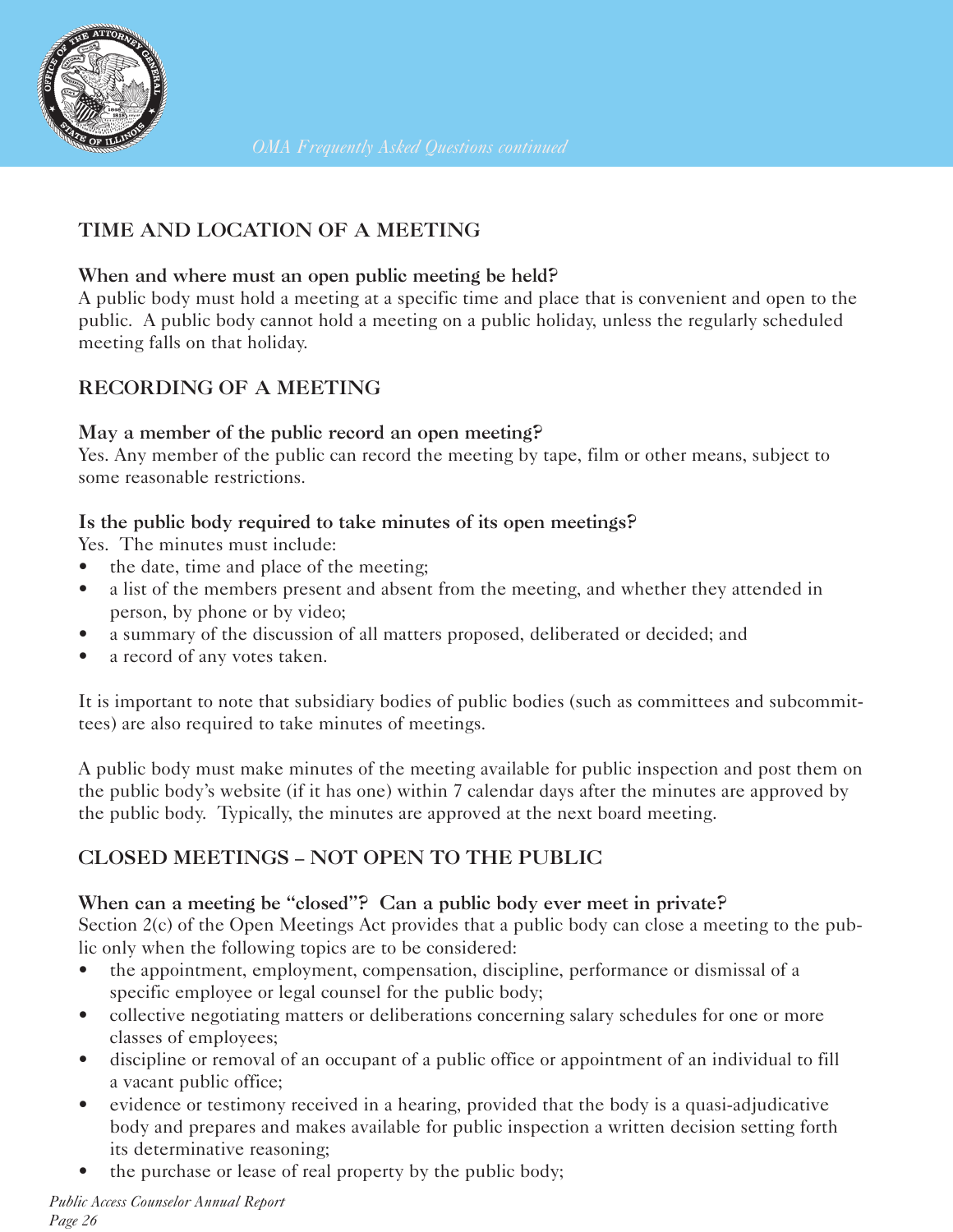

- the setting of a price for sale or lease of property owned by the public body;
- the sale or purchase of securities, investments or investment contracts;
- security procedures;
- student disciplinary cases;
- the placement of individual students in special education programs and other matters relating to individual students;
- pending or probable litigation against, affecting or on behalf of the public body;
- the establishment of reserves or settlement of claims as provided in the Local Governmental and Governmental Employees Tort Immunity Act;
- conciliation of complaints of discrimination in the sale or rental of housing;
- ongoing, prior or future criminal investigations, when discussed by public bodies with criminal investigatory responsibilities;
- professional ethics or performance when discussed by an advisory body to a licensing or regulatory agency;
- discussions regarding self-evaluation, practices and procedures or professional ethics with representatives of statewide associations;
- the recruitment, credentialing, discipline or formal peer review of physicians or other health care professionals for a hospital or other health care center;
- deliberations for decisions of the Prisoner Review Board;
- review or discussion of applications received under the Experimental Organ Transplantation Procedures Act;
- classification and discussion of confidential matters of the State Government Suggestion Award Board;
- discussion of the minutes of a meeting that was lawfully closed under OMA;
- deliberations of the State Emergency Medical Services Disciplinary Review Board;
- the operation by a municipality of a municipal utility or power agency or natural gas agency regarding contracts relating to the purchase, sale or delivery of electricity or natural gas, or the results or conclusions of lead forecast studies;
- meetings of a residential health care facility resident sexual assault and death review team;
- an independent team of experts meeting under Brian's Law;
- a mortality review team appointed under the Department of Juvenile Justice Mortality Review Team Act;
- discussion of certain confidential information by an elder abuse fatality review team;
- correspondence and records that may not be disclosed pertaining to the Public Aid Code;
- meetings between internal or external audit committees, finance committees and their equivalents when the discussion involves internal control weaknesses, identification of potential fraud risk areas, known or suspected frauds and fraud interviews conducted in accordance with generally accepted U.S. auditing standards;
- meetings and deliberations for decisions of the Concealed Carry Licensing Review Board under the Firearm Concealed Carry Act; and
- meetings between the Regional Transportation Authority Board and its Service Boards when the discussion involves review of certain employment contracts.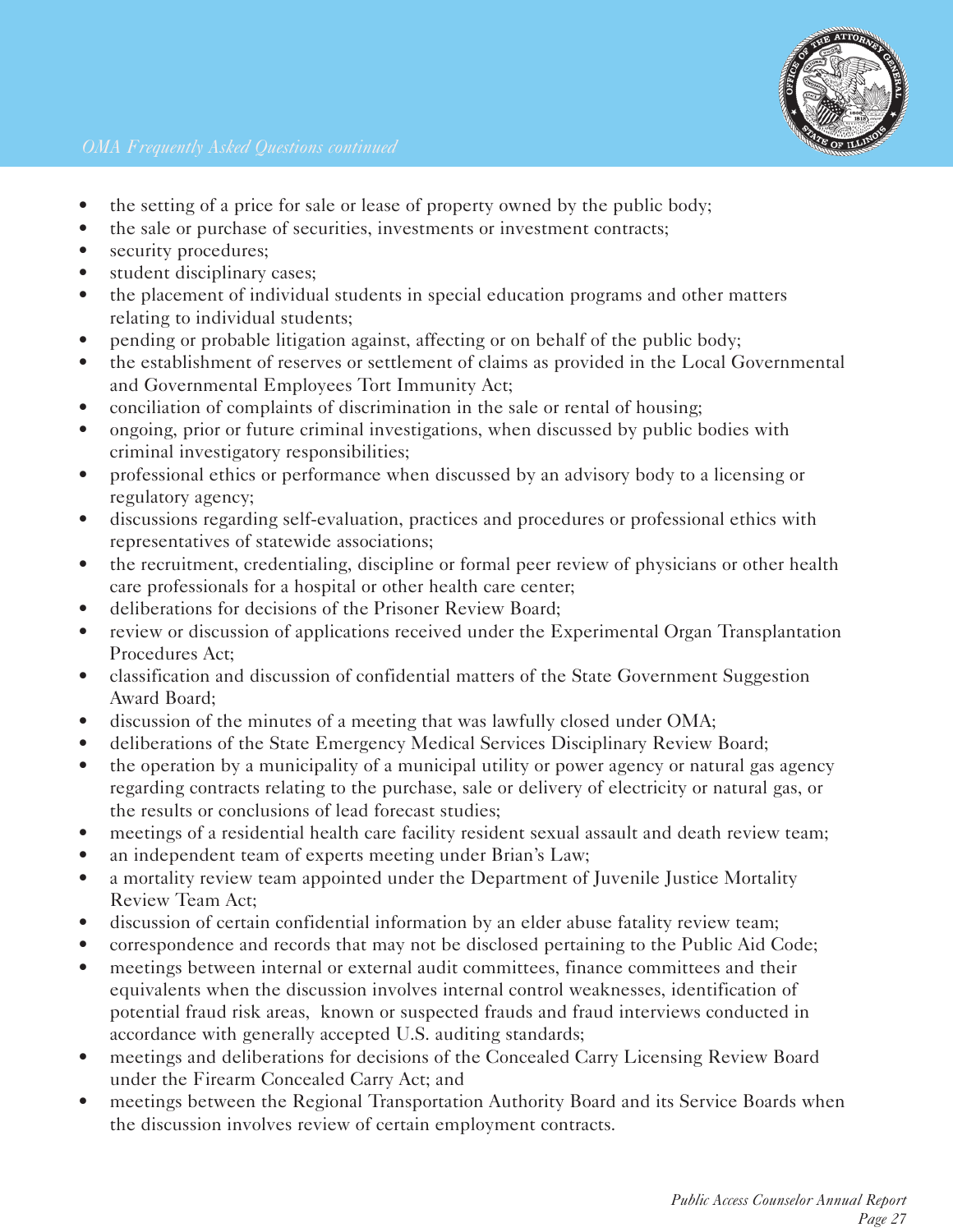

A public body can close a meeting to the public only if its members are discussing a topic that is listed in Section 2(c) of the Open Meetings Act.

## **How can a public body "close" a public meeting?**

If a public body wants to hold a closed meeting or wants to close a portion of an open meeting, the public body must vote to close the meeting by a majority vote of a quorum present in an open meeting. The public body must also cite the specific exemption in OMA that applies and allows the closure of the meeting.

## **Who can attend a "closed" meeting?**

Only the members of the public body and others who are directly involved in the matter that is the basis for the closed meeting may attend the meeting. For example, witnesses giving testimony regarding a complaint against an employee may attend a meeting that is closed for purposes of discussing discipline of an employee.

## **Can a public body take binding action in a closed session?**

No. A public body may not take any final action in a closed meeting.

## **How must a public body record a closed meeting?**

A public body must make a verbatim record, audio or video, of any closed meeting and take minutes of the meeting. Semi-annually, the public body must meet to review the minutes of any closed meetings that occurred and determine whether the minutes of those closed meetings need to remain confidential. If they determine that it is no longer necessary to have the minutes remain confidential, they must make the minutes available to the public.

## **ATTENDING A MEETING BY PHONE OR VIDEO CONFERENCE**

## **Can a member of a public body attend a meeting by telephone or video conference and not in person?**

A member of a public body may attend a meeting by telephone or video conference only in accordance with and to the extent allowed by the rules of the public body. 5 ILCS 120/7(c). If a quorum of the members of the public body is physically present, then a majority of the public body may allow a member to attend by video or telephone conference if the member is prevented from physically attending because of: (1) personal illness or disability; (2) employment purposes or the business of the public body; or (3) family or other emergency. If a member wants to attend the meeting by video or telephone conference, he or she must notify the recording secretary or clerk of the public body before the meeting, unless advance notice is impractical.

## **IF YOU BELIEVE THAT A PUBLIC BODY HAS VIOLATED THE OPEN MEET-INGS ACT, YOU CAN TAKE ACTION. HERE IS WHAT YOU NEED TO KNOW.**

**What can I do if I think a public body has violated OMA?**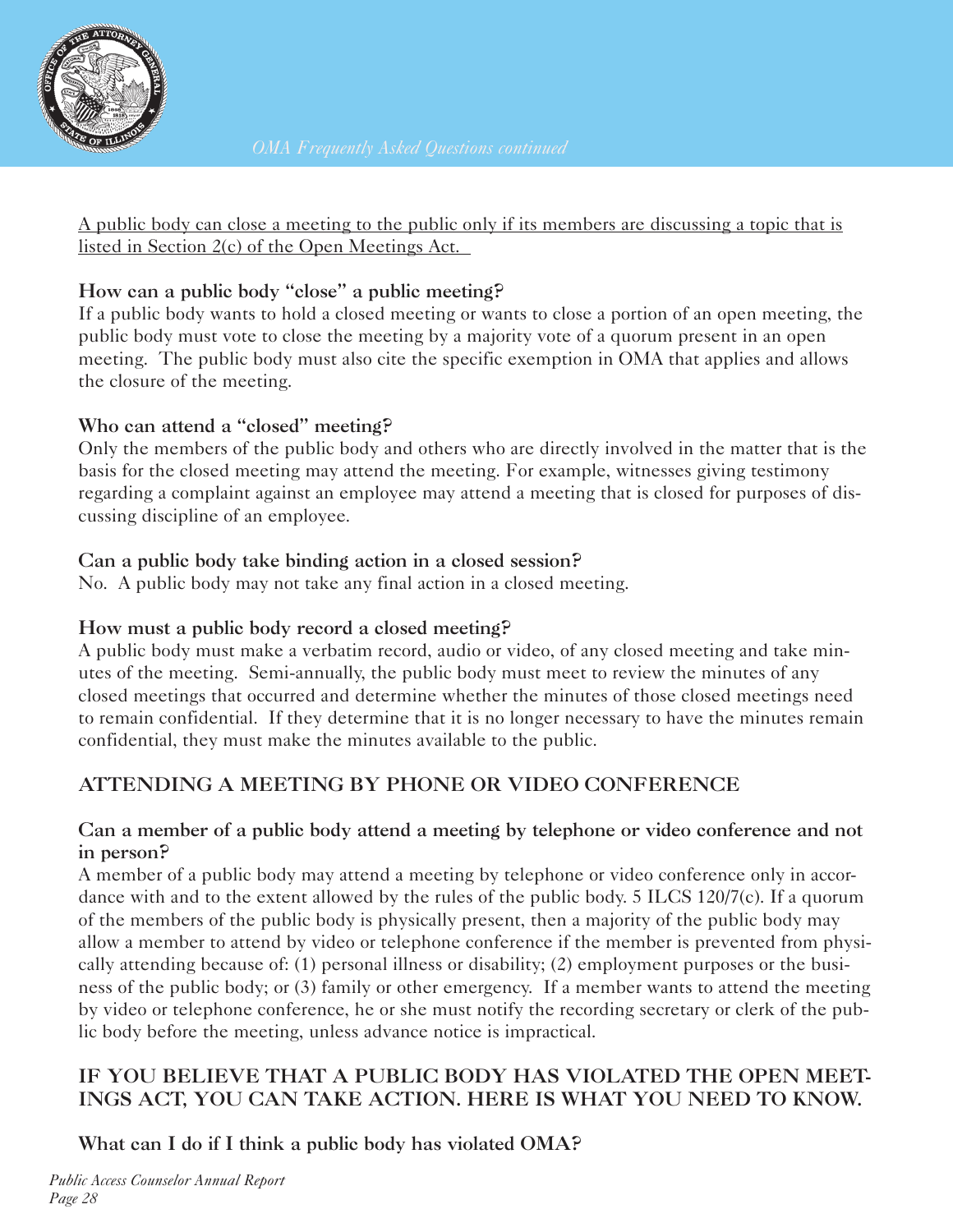

Within 60 calendar days from when the alleged violation occurred, you can file a Request for Review with the PAC at the Office of the Attorney General, or you can bring a civil action in circuit court against the public body.

#### **What is a Request for Review?**

A Request for Review is a letter sent to the PAC that lays out the basis for an alleged violation of OMA. The request must be made in writing, must be signed by the requester and must include a summary of the facts supporting the allegation.

#### **Is there a deadline for submitting a Request for Review?**

Yes. A person seeking review of an issue by the PAC must send the Request for Review to the PAC within 60 calendar days after the date of the alleged OMA violation.

#### **What happens when I submit a Request for Review with the PAC?**

When the PAC receives a written Request for Review from a member of the public, the PAC has seven working days to determine whether further action is warranted. 5 ILCS120.3.5(b). If the PAC reviews the Request for Review and determines that further action is warranted, she must forward a copy of the Request for Review to the public body within 7 business days of receiving the request. At that time, the PAC can specify records or other documents that the public body must furnish to facilitate the PAC's review. The public body must provide the requested records within 7 business days of receiving the request from the PAC.

Within 7 business days of receiving the request from the PAC, the public body may also, but is not required to, provide an answer to the allegations in the Request for Review. The answer may take the form of a letter, brief or memorandum.

The PAC must forward a copy of the public body's answer (with any confidential information redacted) to the member of the public who requested the review of the alleged OMA violation. The requester then may, but is not required to, respond in writing to the public body's answer. If the requester decides to respond, he or she must do so within 7 working days of receiving the public body's answer. The requester must send a copy of his or her response to the public body.

Once she has all of the necessary information to analyze the OMA issue and determine whether the public body violated the law, the PAC may:

- 1. Decide that no further review is necessary and that the allegations are unfounded.
- 2. Mediate and work to resolve the dispute. The PAC can decide to work informally to try to mediate the dispute between the member of the public and the public body.
- 3. Issue an opinion resolving the matter. If the PAC decides to issue a binding opinion, she must issue the opinion within 60 days after receiving all the documents necessary to make a determination of the issues raised in the Request for Review. Under OMA, the PAC may extend this time by up to 21 business days by sending written notice to the requester and the public body and including an explanation of the reasons for the need for an extension of time.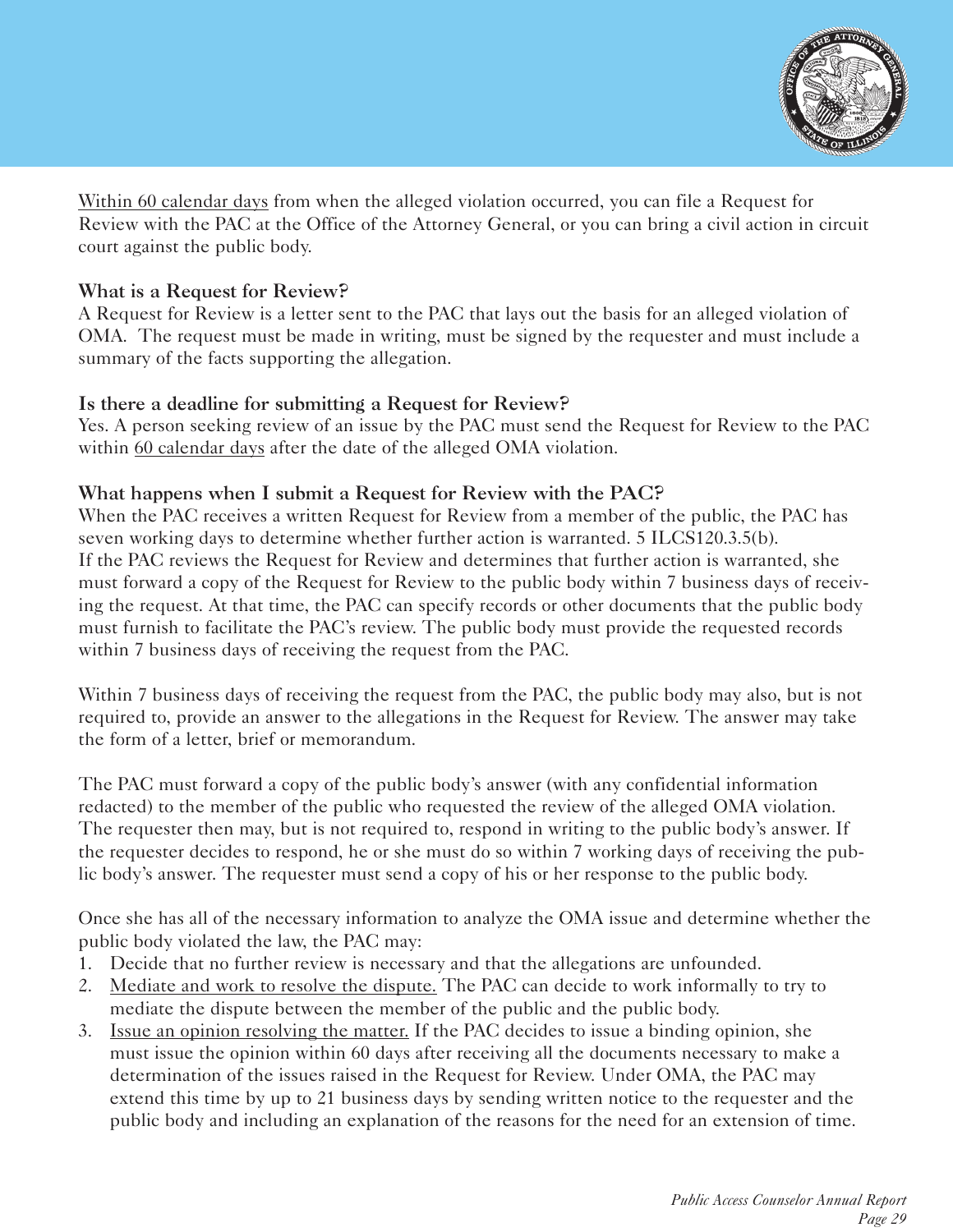

**What kind of information can the PAC request as she reviews the Request for Review?** The PAC can request any information necessary to decide whether an OMA violation has occurred. Under OMA, the PAC has the same authority as a court to request and review any audio or video tapes of a closed meeting.

**Do I have to file a Request for Review with the PAC before I can file suit in court?** No.

**Can I bring my own OMA action in court?** Yes.

## **What are the penalties that a public body may incur if it violates OMA?**

Criminal Penalties: Under the law, a state's attorney may bring a criminal action for a violation of OMA. A violation of OMA is a Class C misdemeanor, which is punishable by up to 30 days in jail and a fine of up to \$1,000.

Civil Penalties: In a civil lawsuit for a violation of OMA, a court may take a number of actions, including: (1) ordering a public body to conduct an open meeting; (2) granting an injunction against future violations by the public body; (3) ordering the public body to make available to the public the minutes of a closed meeting; (4) declaring null and void any final action taken at a closed meeting in violation of OMA; or (5) awarding any other relief that the court deems appropriate. The court also may require the public body to pay the attorney's fees and costs of the person who filed the civil lawsuit alleging the OMA violation.

## **How do I contact the PAC?**

The PAC is a part of the Public Access Bureau in the Attorney General's Office. She may be contacted as follows:

Sarah Pratt Public Access Counselor Office of the Attorney General 500 S. 2nd Street Springfield, Illinois 62706 Email: publicaccess@atg.state.il.us FOIA Hotline: 1-877-299-FOIA (1-877-299-3642)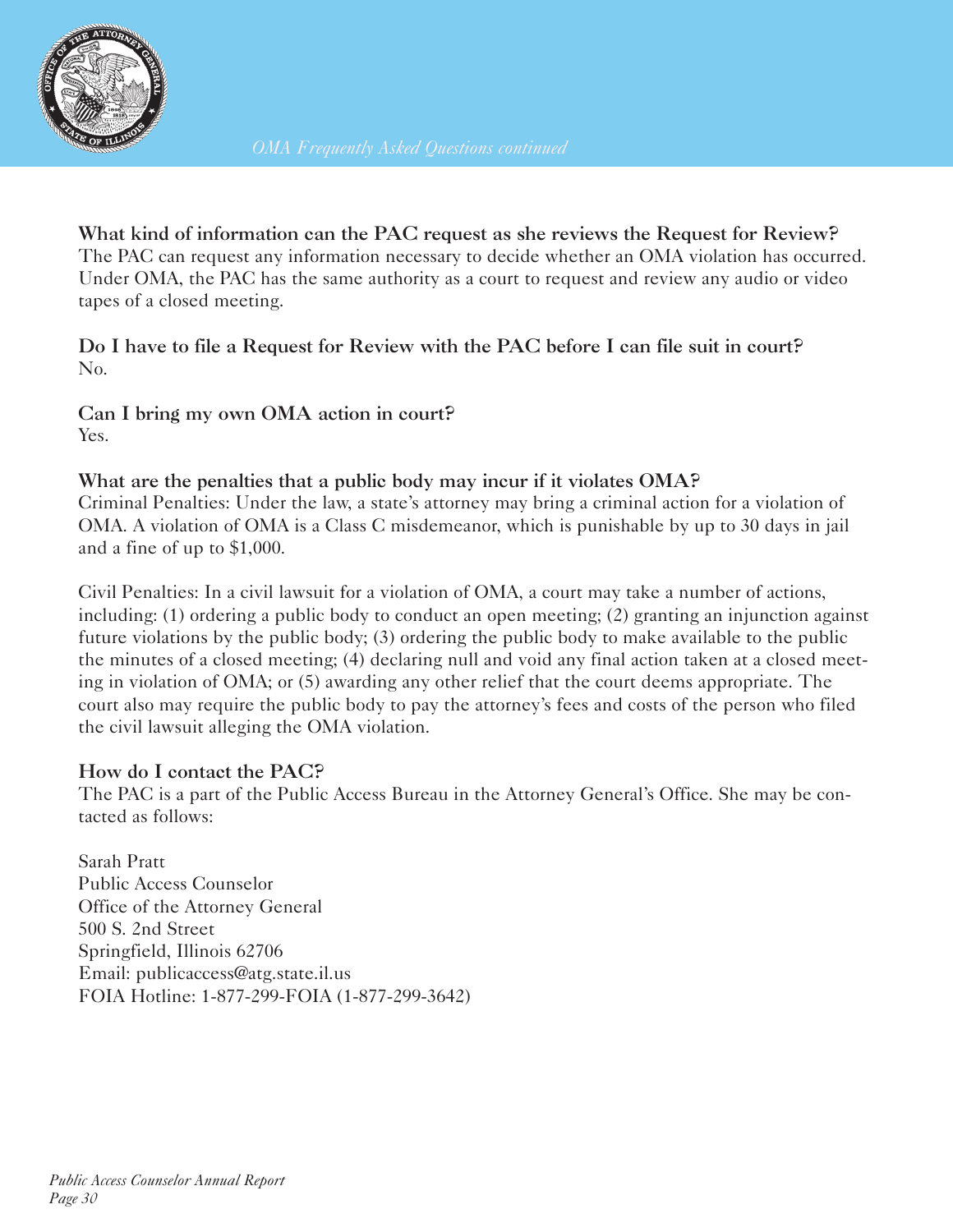## How to Submit a Request for Review



If a member of the public believes that a public body has improperly denied his or her FOIA request, or that a public body has violated OMA in the way that it conducted, or failed to conduct, a public meeting, then the member of the public may submit a Request for Review to the PAC. In the case of FOIA, the Request for Review is a formal way of asking the PAC to take a look at the original FOIA request, as well as the public body's response, and determine if a FOIA violation has occurred. In the case of OMA, the Request for Review is a formal way of asking the PAC to determine if the actions of the public body in connection with a public meeting violated OMA. 5 ILCS 140/9.5(a); 5 ILCS 120/3.5(a).

The OMA Request for Review must be made in writing, be signed by the requester and include a summary of the facts supporting the allegation. In a FOIA Request for Review, the member of the public must also include a copy of the original FOIA request and any responses from the public body. 5 ILCS 140/9.5(a), (b); 5 ILCS 120.3.5(a).

A Request for Review must be submitted to the PAC within 60 calendar days after the denial of the FOIA request or the conduct that is alleged to have violated OMA. 5 ILCS 140/9.5(a); 5 ILCS  $120/3.5(a)$ .

A Request for Review may be submitted to the PAC by either electronic mail or U.S. Mail. To submit a Request for Review by U.S. Mail, please address it to:

Sarah Pratt Public Access Counselor Office of the Attorney General 500 S. 2nd Street Springfield, Illinois 62706

To submit a Request for Review by electronic mail, please email the request to Sarah Pratt, Public Access Counselor, at publicaccess@atg.state.il.us.

The Request for Review does not need to follow any particular format. If you would like to use a sample request form, however, please visit our website at www.IllinoisAttorneyGeneral.gov.